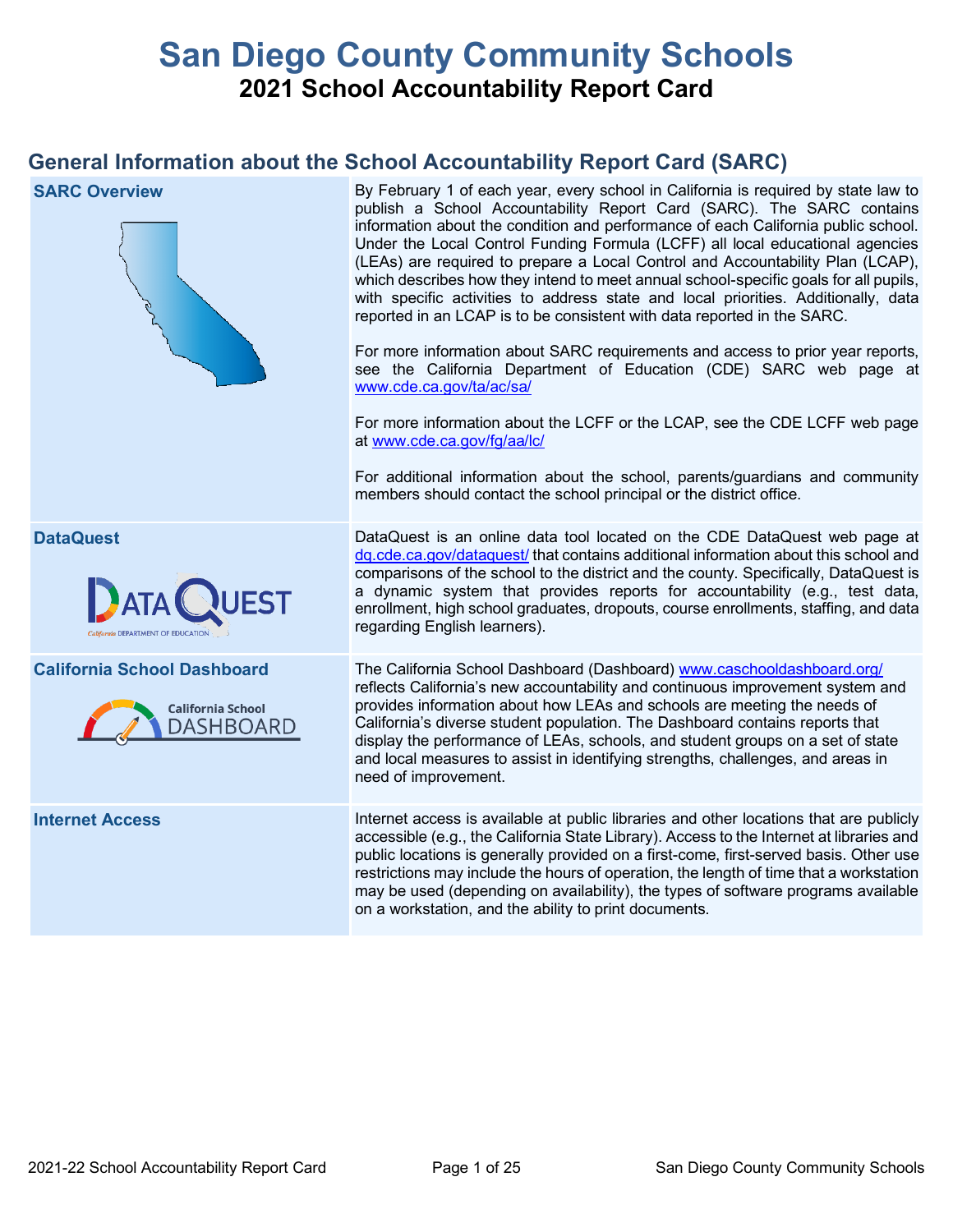#### **2021-22 School Contact Information**

| <b>School Name</b>                                 | San Diego County Community Schools |
|----------------------------------------------------|------------------------------------|
| <b>Street</b>                                      | 6401 Linda Vista Road, Room 216    |
| City, State, Zip                                   | San Diego, CA 92111                |
| <b>Phone Number</b>                                | 858-290-5496                       |
| <b>Principal</b>                                   | <b>Gretchen Rhoads</b>             |
| <b>Email Address</b>                               | gretchen.rhoads@sdcoe.net          |
| <b>School Website</b>                              | https://www.sdcoe.net/jccs         |
| County-District-School (CDS) Code 37-10371-0128520 |                                    |

| 2021-22 District Contact Information |                                      |  |  |  |
|--------------------------------------|--------------------------------------|--|--|--|
| <b>District Name</b>                 | San Diego County Office of Education |  |  |  |
| <b>Phone Number</b>                  | 858-292-3500                         |  |  |  |
| Superintendent                       | Dr. Paul Gothold                     |  |  |  |
| <b>Email Address</b>                 | superintendent@sdcoe.net             |  |  |  |
| <b>District Website Address</b>      | www.sdcoe.net                        |  |  |  |

#### **2021-22 School Overview**

Mission Statement: As members of Juvenile Court and Community Schools (JCCS), we are committed to high expectations, social justice, and equality for all students. We value diversity and strive to eradicate institutionalized racism and discrimination in all forms. Our priority is to raise the achievement of all students while eliminating the achievement gap between students of color and white students. We accomplish this through the delivery of culturally and linguistically responsive standards-driven instruction, courageous and advocacy-oriented leadership, and relevant professional development. All JCCS community members stand personally committed and professionally accountable for the achievement of this mission.

San Diego County Community Schools comprises multiple campuses located throughout San Diego County. While each of our campuses is tailored to meet the diverse needs of each student population, all are united by our common mission and vision to provide students and the families we serve with the highest-quality education. Each of our classes is taught by a highly qualified teacher. Within our community schools, we offer several teaching and learning models ranging from traditional community school classes, interdisciplinary project-based learning, and a variety of independent-study models. The San Diego County Community Schools program is operated as a Title I school-wide program. A brief summary of each is provided below:

#### Community school classes:

These programs typically run from 8 a.m. to 2:30 p.m. each day with students in grades 7 through 12 who have been referred by local school districts, probation, or by parent request. With few exceptions, our community schools are staffed by multiple teachers with content-area knowledge to support student learning. Students have access to a variety of career technical education classes offered at their school site and other JCCS sites.

#### Interdisciplinary project-based learning (iPBL):

Approximately 50% of the community school sites are either utilizing or moving toward an iPBL instructional framework for face-to-face instruction. One of the primary goals in iPBL is for students to learn deeply (depth over breadth) and to then demonstrate that deeper learning through a real project designed for and presented to a real audience. A few other noteworthy aspects of our iPBL instructional framework are that (a) all interdisciplinary projects (units of study), regardless of academic discipline, are designed to support our students with career readiness (emphasizing "soft skills" such as punctuality, positive attitude, motivation, collaboration, etc.) and literacy/language development (making sure our students are regularly reading, writing, and speaking), and (b) our career technical education (CTE) and visual and performing arts (VAPA) course offerings are integrated into the iPBL framework by connecting their course's learning objectives and projects to the high-interest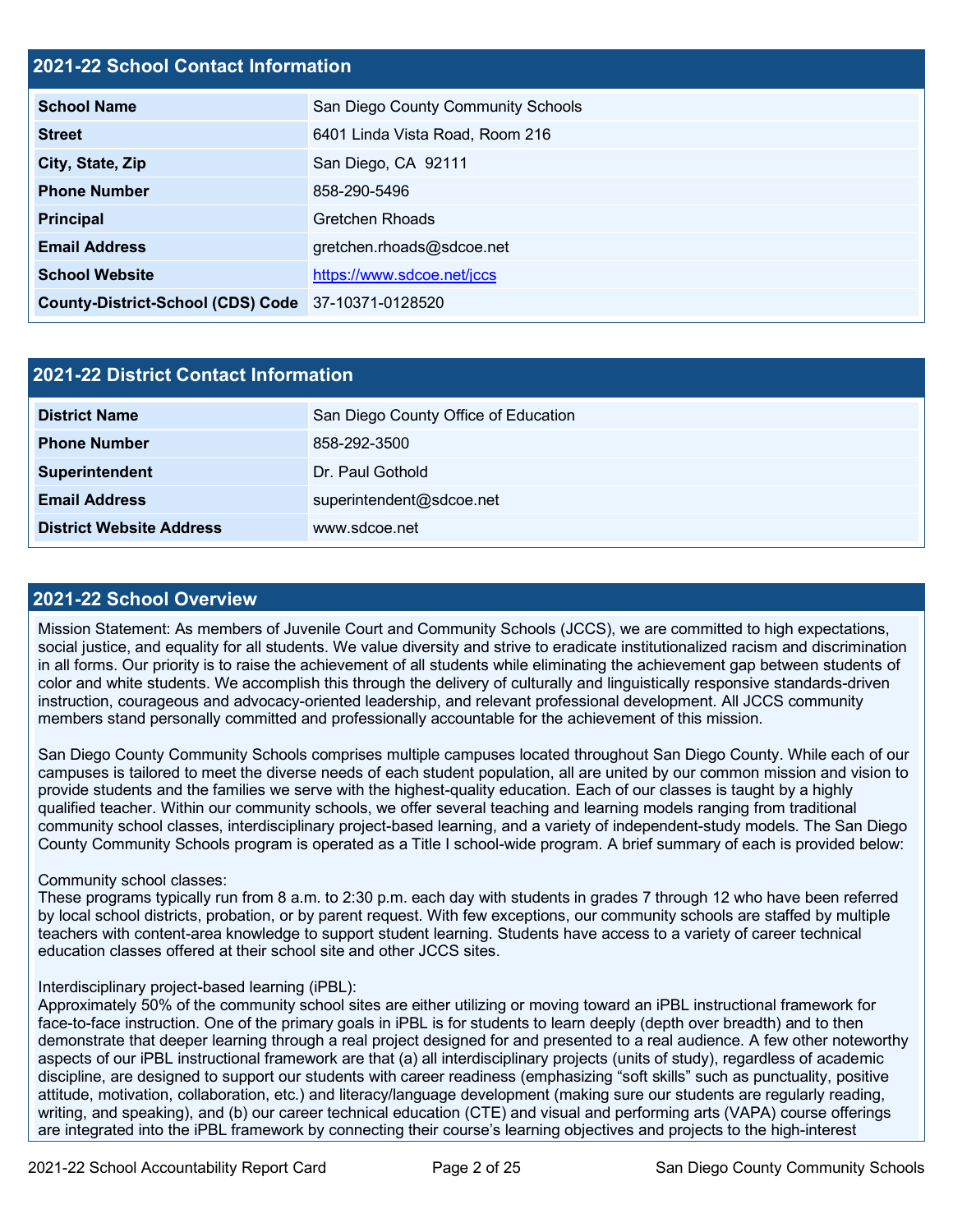connecting topic or theme and making sure projects from these courses are featured at an exhibition of learning.

#### Independent study models:

These programs allow for flexibility in teaching and learning to meet the individual needs of students. The school programs offer the opportunity for daily direct teaching and weekly support in all core subjects. Students are able to receive instruction from a combination of direct face-to-face teaching, online curriculum, and individualized support from teaching staff.

#### Social-emotional supports

We provide a variety of supports for our students and families using a Multi-tiered System of Support. These supports consist of a school counselor, on-site therapists, social workers and social work interns, community partnerships with agencies for support, trauma-informed instructions, restorative practices, and PBIS. We also support our families with a parent and family liaison to assist in the coordination of services for our families.

Community School goals are aligned with the goals of the San Diego County Office of Education's Local Control and Accountability Plan (LCAP):

Goal 1. Ensure excellence in teaching and learning so each student is prepared to succeed in college and career.

Goal 2. Cultivate stakeholder engagement to support excellence in each student's success.

Goal 3. Develop coherent and transparent systems for operational excellence to support each student's success.

Goal 4. Support the integration and transition of students who are at-risk, expelled, English learners, and foster youth to be prepared to succeed in college and career.

## **About this School**

#### **2020-21 Student Enrollment by Grade Level**

| <b>Grade Level</b>      | <b>Number of Students</b> |
|-------------------------|---------------------------|
| Grade 8                 | 17                        |
| Grade 9                 | 63                        |
| Grade 10                | 156                       |
| Grade 11                | 180                       |
| Grade 12                | 113                       |
| <b>Total Enrollment</b> | 529                       |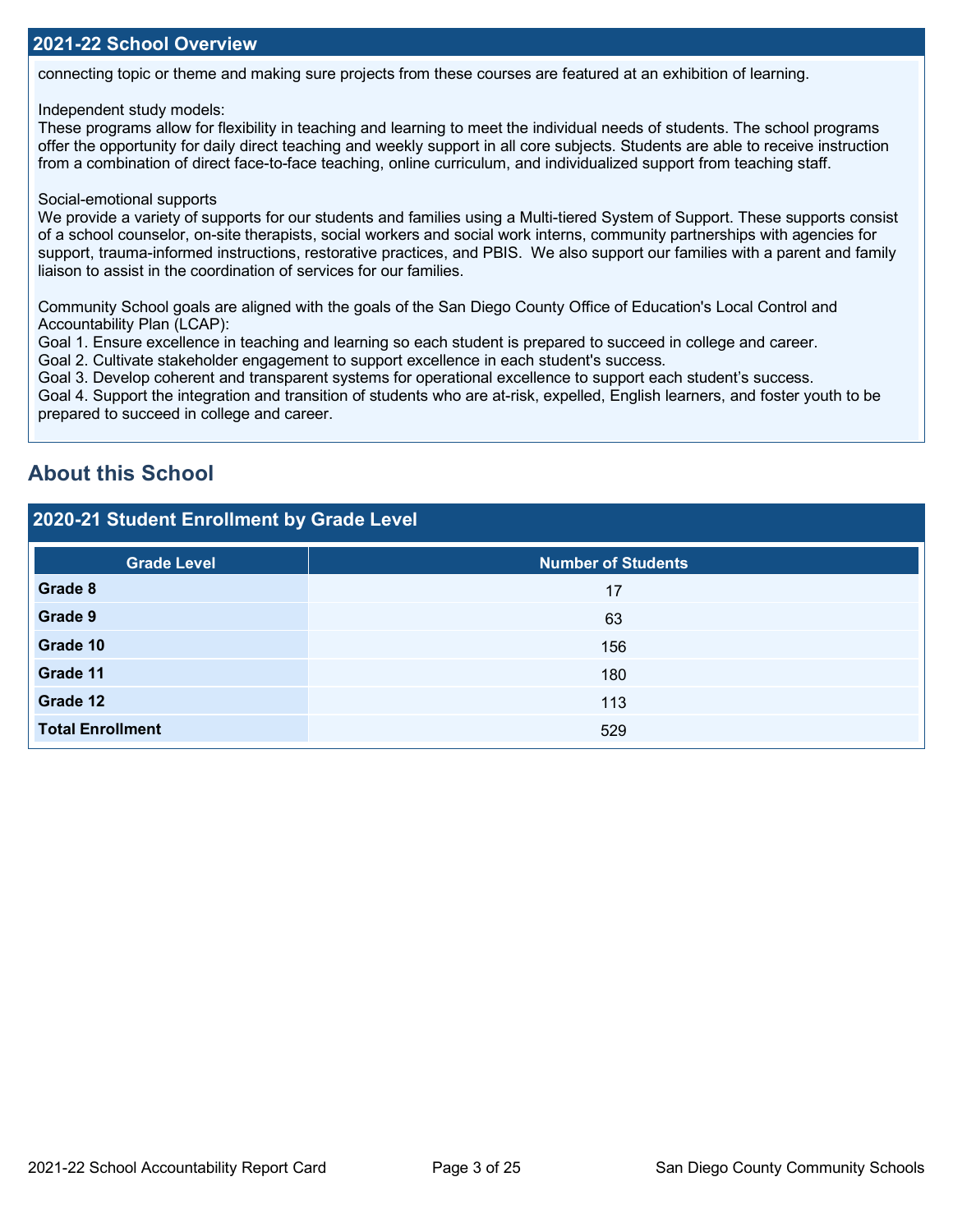### **2020-21 Student Enrollment by Student Group**

| <b>Student Group</b>                   | <b>Percent of Total Enrollment</b> |
|----------------------------------------|------------------------------------|
| American Indian or Alaska Native       | 0.8                                |
| Asian                                  | 1.3                                |
| <b>Black or African American</b>       | 7.4                                |
| <b>Filipino</b>                        | 0.4                                |
| <b>Hispanic or Latino</b>              | 80.5                               |
| <b>Two or More Races</b>               | 2.5                                |
| White                                  | 7.2                                |
| <b>English Learners</b>                | 34                                 |
| <b>Foster Youth</b>                    | 4.9                                |
| <b>Homeless</b>                        | 15.3                               |
| <b>Socioeconomically Disadvantaged</b> | 97.9                               |
| <b>Students with Disabilities</b>      | 20.6                               |

## **A. Conditions of Learning State Priority: Basic**

The SARC provides the following information relevant to the State priority: Basic (Priority 1):

- Degree to which teachers are appropriately assigned and fully credentialed in the subject area and for the pupils they are teaching;
- Pupils have access to standards-aligned instructional materials; and
- School facilities are maintained in good repair

Note: For more information refer to the Updated Teacher Equity Definitions web page at<https://www.cde.ca.gov/pd/ee/teacherequitydefinitions.asp>

## **2019-20 Teacher Preparation and Placement**

| <b>Authorization/Assignment</b>                                                                 | 2019-20 |
|-------------------------------------------------------------------------------------------------|---------|
| Fully (Preliminary or Clear) Credentialed for Subject and Student Placement (properly assigned) |         |
| Intern Credential Holders Properly Assigned                                                     |         |
| Teachers Without Credentials and Misassignments ("ineffective" under ESSA)                      |         |
| Credentialed Teachers Assigned Out-of-Field ("out-of-field" under ESSA)                         |         |
| Unknown                                                                                         |         |
| <b>Total Teaching Positions</b>                                                                 |         |

Note: The data in this table is based on Full Time Equivalent (FTE) status. One FTE equals one staff member working full time; one FTE could also represent two staff members who each work 50 percent of full time. Additionally, an assignment is defined as a position that an educator is assigned to based on setting, subject, and grade level. An authorization is defined as the services that an educator is authorized to provide to students.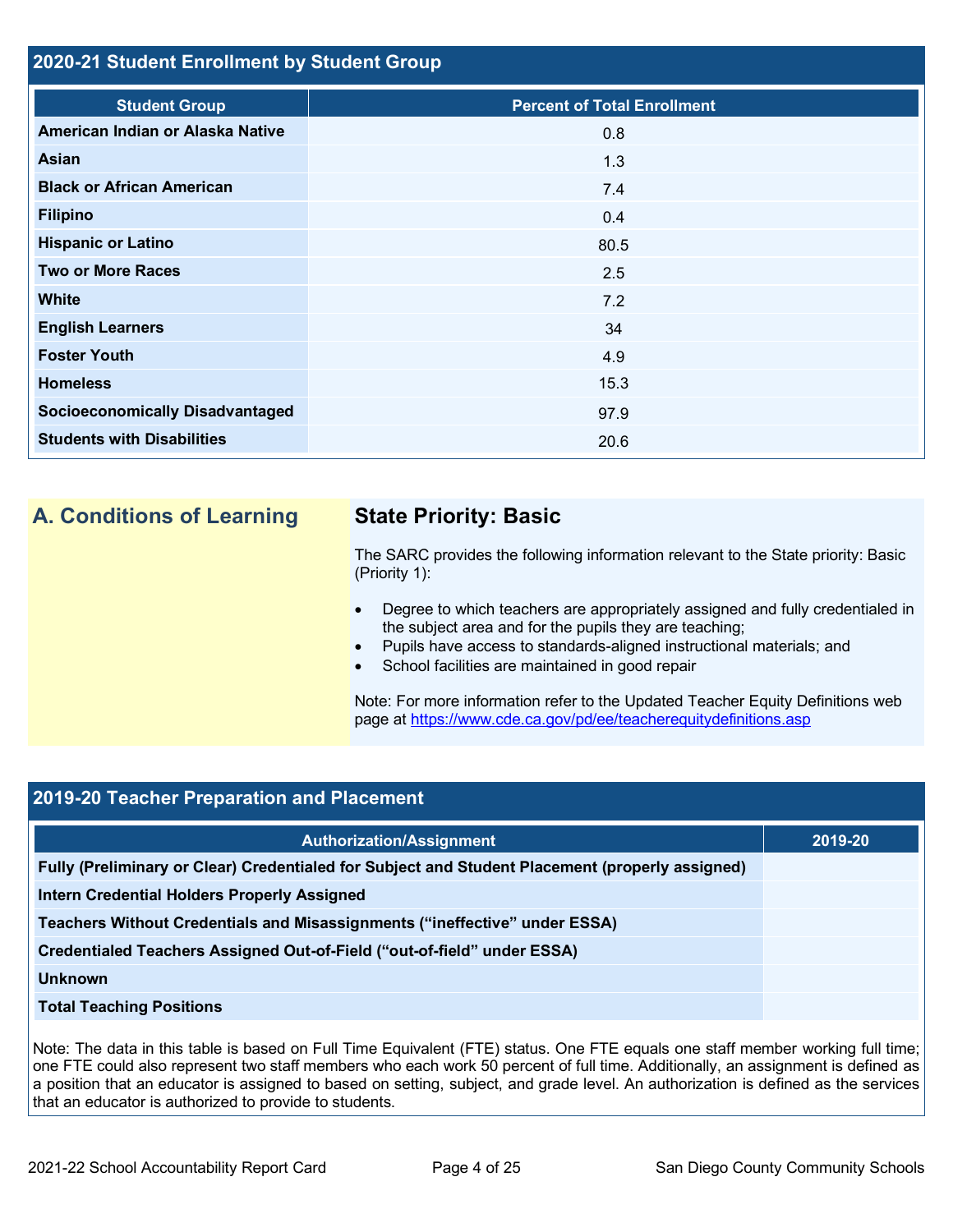#### **2019-20 Teachers Without Credentials and Misassignments (considered "ineffective" under ESSA)**

| <b>Authorization/Assignment</b>                              | 2019-20 |  |
|--------------------------------------------------------------|---------|--|
| <b>Permits and Waivers</b>                                   |         |  |
| <b>Misassignments</b>                                        |         |  |
| <b>Vacant Positions</b>                                      |         |  |
| <b>Total Teachers Without Credentials and Misassignments</b> |         |  |

### **2019-20 Credentialed Teachers Assigned Out-of-Field (considered "out-of-field" under ESSA)**

| <b>Indicator</b>                                       | 2019-20 |
|--------------------------------------------------------|---------|
| Credentialed Teachers Authorized on a Permit or Waiver |         |
| <b>Local Assignment Options</b>                        |         |
| <b>Total Out-of-Field Teachers</b>                     |         |

| 2019-20 Class Assignments                                                                                                                           |         |  |  |  |
|-----------------------------------------------------------------------------------------------------------------------------------------------------|---------|--|--|--|
| <b>Indicator</b>                                                                                                                                    | 2019-20 |  |  |  |
| <b>Misassignments for English Learners</b><br>(a percentage of all the classes with English learners taught by teachers that are misassigned)       |         |  |  |  |
| No credential, permit or authorization to teach<br>(a percentage of all the classes taught by teachers with no record of an authorization to teach) |         |  |  |  |

## **2021-22 Quality, Currency, Availability of Textbooks and Other Instructional Materials**

All textbooks and instructional materials used within the San Diego County Community Schools are aligned with the California Standards and frameworks and, in grades K-12, have been selected from the state-adopted list of standards-based materials. The San Diego County Community Schools follow the State Board of Education's adoption cycle for core content materials. JCCS holds a public hearing annually to determine that each JCCS program has sufficient and quality textbooks or instructional materials, pursuant to the settlement of Williams vs. the State of California. All students, including English learners, are provided their own textbooks in core subjects for use in the classroom and to take home to complete required homework assignments. Additional information regarding state-adopted instructional materials can be obtained from the JCCS office.

| Year and month in which the data were collected |                                                                                                                                                                | December 2021 |                                                                |                                                                                    |
|-------------------------------------------------|----------------------------------------------------------------------------------------------------------------------------------------------------------------|---------------|----------------------------------------------------------------|------------------------------------------------------------------------------------|
| <b>Subject</b>                                  | <b>Textbooks and Other Instructional Materials/year of</b><br><b>Adoption</b>                                                                                  |               | <b>From</b><br><b>Most</b><br><b>Recent</b><br><b>Adoption</b> | <b>Percent</b><br><b>Students</b><br><b>Lacking Own</b><br><b>Assigned</b><br>Copy |
| <b>Reading/Language Arts</b>                    | Holt, Rinehart, and Winston: Literature and Language Arts (6-<br>12)<br>Special Ed Holt: Literature and Language Arts<br>McGraw-Hill: Study Sync Grades (6-12) |               | <b>Yes</b>                                                     | $\mathbf{0}$                                                                       |
| <b>Mathematics</b>                              | Pearson: enVisionmath 6-8<br>Pearson: enVision Integrated Mathematics 1<br>Pearson: enVision Integrated Mathematics II                                         |               | Yes                                                            | 0                                                                                  |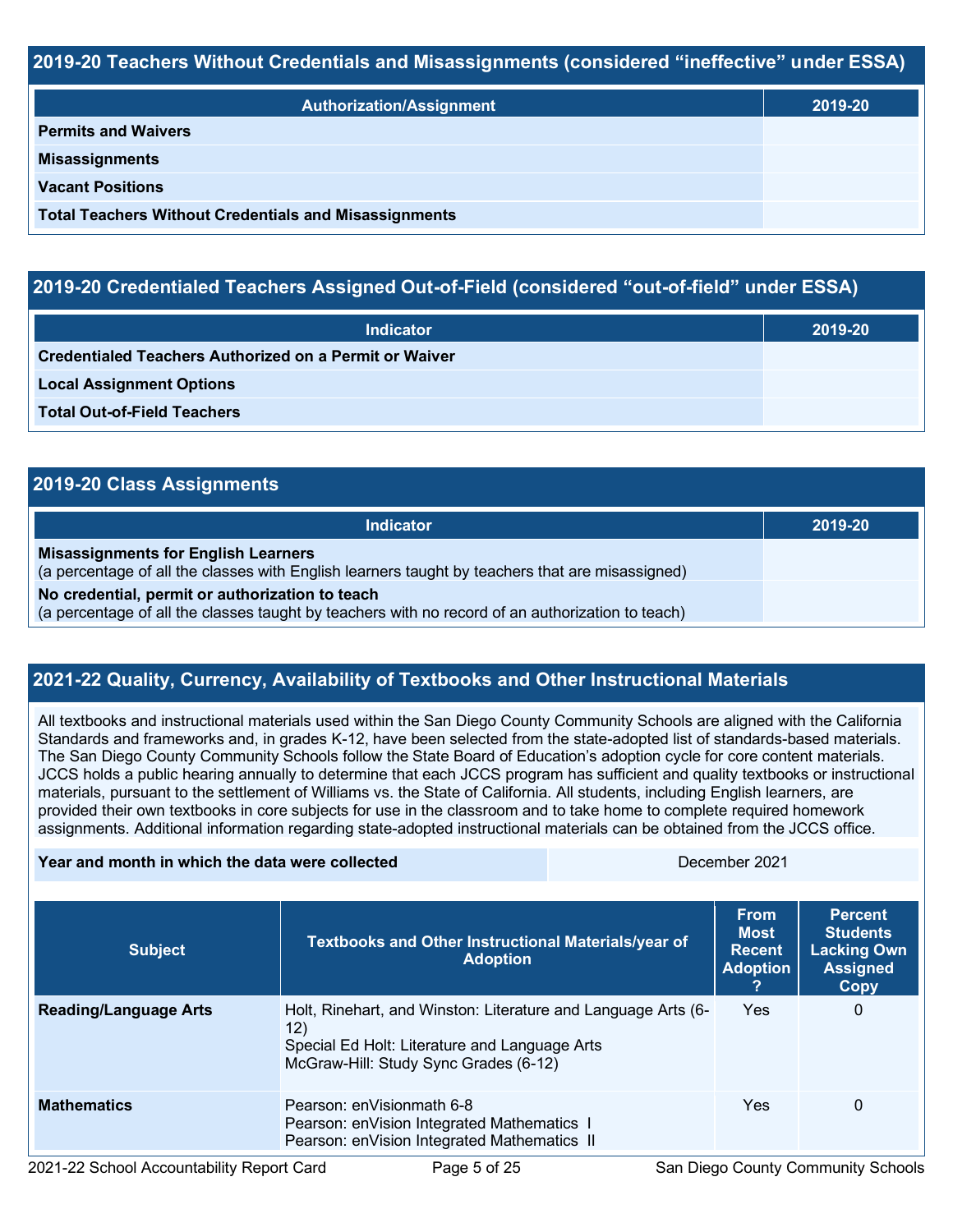|                                                        | Pearson: enVision Integrated Mathematics III                                                                                                                                                                                                                                                                                                                                                                                                                                                                                                                                                                                                                                                                                                                                                       |            |              |
|--------------------------------------------------------|----------------------------------------------------------------------------------------------------------------------------------------------------------------------------------------------------------------------------------------------------------------------------------------------------------------------------------------------------------------------------------------------------------------------------------------------------------------------------------------------------------------------------------------------------------------------------------------------------------------------------------------------------------------------------------------------------------------------------------------------------------------------------------------------------|------------|--------------|
| <b>Science</b>                                         | Harcourt: California Science (K-5)<br>Prentice Hall: California Focus on Earth Science (6)<br>Prentice Hall: California Focus on Life Science (7)<br>Prentice Hall: California Focus on Physical Science (8)<br>Prentice Hall: California Biology (9-12)<br>Prentice Hall: California Chemistry (9-12)<br>Prentice Hall: California Earth Science (9-12)<br>Prentice Hall: Conceptual Physics (9-12)<br>Discovery Education: Earth Science (6)<br>Discovery Education: Life Science (7)<br>Discovery Education: Physical Science (8)<br>Discovery Education: Chemistry of Earth's Systems (9-12)<br>Discovery Education: The Living Earth (9-12)<br>Discovery Education: Earth Science (9-12)                                                                                                      | <b>Yes</b> | $\mathbf{0}$ |
| <b>History-Social Science</b>                          | Prentice Hall: California Reflections (K-6)<br>Glencoe McGraw-Hill: California Medieval and Early Modern<br>Times (7)<br>Glencoe McGraw-Hill: California Discovering Our Past: The<br>American Journey to World War I (8)<br>Glencoe Economics: Today and Tomorrow (12)<br>Glencoe United States Government: Democracy in Action<br>(12)<br>Glencoe: World Geography (9-12)<br>Glencoe: Street Law: Law Related Education (9-12)<br>Glencoe: Psychology: Understanding Psychology (9-12)<br>Glencoe: Sociology: Sociology and You (9-12)<br>McGraw-Hill World History, Culture, & Geograph: The<br>Modern World (10)<br>McGraw-Hill United States History & Geography: Continuity &<br>Change (11)<br>Prentice Hall: African American Experience (9-12)<br>Prentice Hall: Latino Experience (9-12) | Yes        | $\mathbf 0$  |
| <b>Foreign Language</b>                                |                                                                                                                                                                                                                                                                                                                                                                                                                                                                                                                                                                                                                                                                                                                                                                                                    |            |              |
| <b>Health</b>                                          |                                                                                                                                                                                                                                                                                                                                                                                                                                                                                                                                                                                                                                                                                                                                                                                                    |            |              |
| <b>Visual and Performing Arts</b>                      |                                                                                                                                                                                                                                                                                                                                                                                                                                                                                                                                                                                                                                                                                                                                                                                                    |            |              |
| <b>Science Laboratory Equipment</b><br>$(grades 9-12)$ |                                                                                                                                                                                                                                                                                                                                                                                                                                                                                                                                                                                                                                                                                                                                                                                                    |            |              |

## **School Facility Conditions and Planned Improvements**

We have a total of 97 San Diego County Community School classrooms at 15 sites. Maintenance and operations staff are on site performing routine maintenance practices daily.

All our sites scored 100% in gas leaks, HVAC, interior surfaces, sewer, overall cleanliness, pest/vermin infestation, electrical, fire safety, roof, windows/doors/gates/fences, and hazardous materials.

| Year and month of the most recent FIT report         |  |              | December 2021                              |                                                  |
|------------------------------------------------------|--|--------------|--------------------------------------------|--------------------------------------------------|
| <b>System Inspected</b>                              |  |              | Rate   Rate   Rate  <br>Good   Fair   Poor | <b>Repair Needed and Action Taken or Planned</b> |
| <b>Systems:</b><br>Gas Leaks, Mechanical/HVAC, Sewer |  |              |                                            |                                                  |
| 2021-22 School Accountability Report Card            |  | Page 6 of 25 |                                            | San Diego County Community Schools               |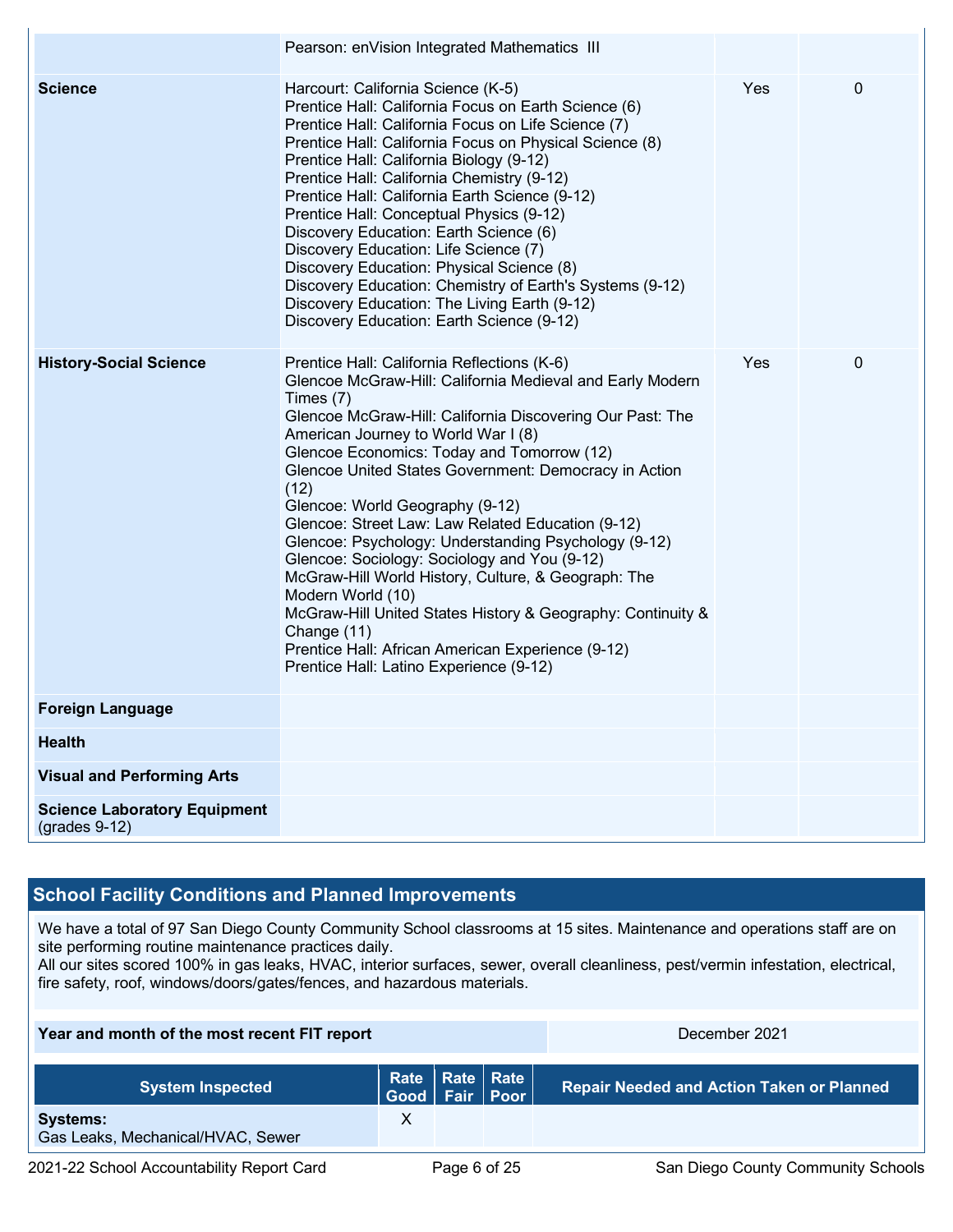| <b>School Facility Conditions and Planned Improvements</b>                    |          |  |  |                                                                                                                      |  |
|-------------------------------------------------------------------------------|----------|--|--|----------------------------------------------------------------------------------------------------------------------|--|
| Interior:<br><b>Interior Surfaces</b>                                         | X        |  |  |                                                                                                                      |  |
| <b>Cleanliness:</b><br>Overall Cleanliness, Pest/Vermin Infestation           | X        |  |  |                                                                                                                      |  |
| <b>Electrical</b>                                                             | X        |  |  |                                                                                                                      |  |
| <b>Restrooms/Fountains:</b><br>Restrooms, Sinks/ Fountains                    | X        |  |  | $\cdot$                                                                                                              |  |
| Safety:<br>Fire Safety, Hazardous Materials                                   | X        |  |  |                                                                                                                      |  |
| Structural:<br><b>Structural Damage, Roofs</b>                                | $\times$ |  |  |                                                                                                                      |  |
| <b>External:</b><br>Playground/School Grounds, Windows/<br>Doors/Gates/Fences | X        |  |  | Innovations outside area at northwest side bank<br>area had irrigation leak and agricultural area<br>needs clean up. |  |

| <b>Overall Facility Rate</b> |      |      |      |  |  |  |
|------------------------------|------|------|------|--|--|--|
| <b>Exemplary</b>             | Good | Fair | Poor |  |  |  |
|                              |      |      |      |  |  |  |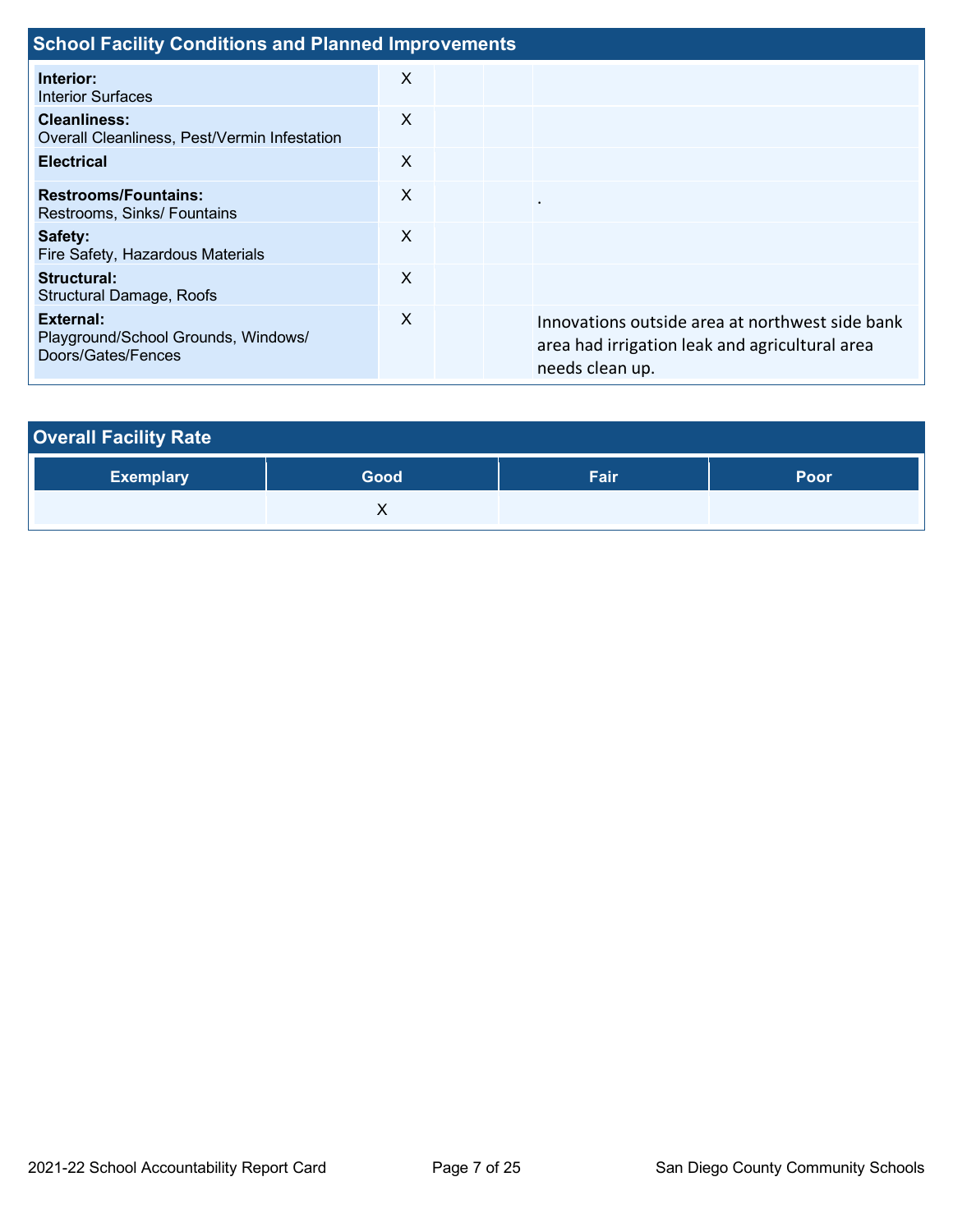# **B. Pupil Outcomes State Priority: Pupil Achievement**

The SARC provides the following information relevant to the State priority: Pupil Achievement (Priority 4):

#### **Statewide Assessments**

(i.e., California Assessment of Student Performance and Progress [CAASPP] System includes the Smarter Balanced Summative Assessments for students in the general education population and the California Alternate Assessments [CAAs] for English language arts/literacy [ELA] and mathematics given in grades three through eight and grade eleven. Only eligible students may participate in the administration of the CAAs. CAAs items are aligned with alternate achievement standards, which are linked with the Common Core State Standards [CCSS] for students with the most significant cognitive disabilities).

The CAASPP System encompasses the following assessments and student participation requirements:

- 1. **Smarter Balanced Summative Assessments and CAAs for ELA** in grades three through eight and grade eleven.
- 2. **Smarter Balanced Summative Assessments and CAAs for mathematics** in grades three through eight and grade eleven.
- 3. **California Science Test (CAST) and CAAs for Science** in grades five, eight, and once in high school (i.e., grade ten, eleven, or twelve).

#### **SARC Reporting in the 2020-2021 School Year Only**

Where the most viable option, LEAs were required to administer the statewide summative assessment in ELA and mathematics. Where a statewide summative assessment was not the most viable option for the LEA (or for one or more gradelevel[s] within the LEA) due to the pandemic, LEAs were allowed to report results from a different assessment that met the criteria established by the State Board of Education (SBE) on March 16, 2021. The assessments were required to be:

- Aligned with CA CCSS for ELA and mathematics;
- Available to students in grades 3 through 8, and grade 11; and
- Uniformly administered across a grade, grade span, school, or district to all eligible students.

#### **Options**

Note that the CAAs could only be administered in-person following health and safety requirements. If it was not viable for the LEA to administer the CAAs in person with health and safety guidelines in place, the LEA was directed to not administer the tests. There were no other assessment options available for the CAAs. Schools administered the Smarter Balanced Summative Assessments for ELA and mathematics, other assessments that meet the SBE criteria, or a combination of both, and they could only choose one of the following:

- Smarter Balanced ELA and mathematics summative assessments;
- Other assessments meeting the SBE criteria; or
- Combination of Smarter Balanced ELA and mathematics summative assessments and other assessments.

The percentage of students who have successfully completed courses that satisfy the requirements for entrance to the University of California and the California State University, or career technical education sequences or programs of study.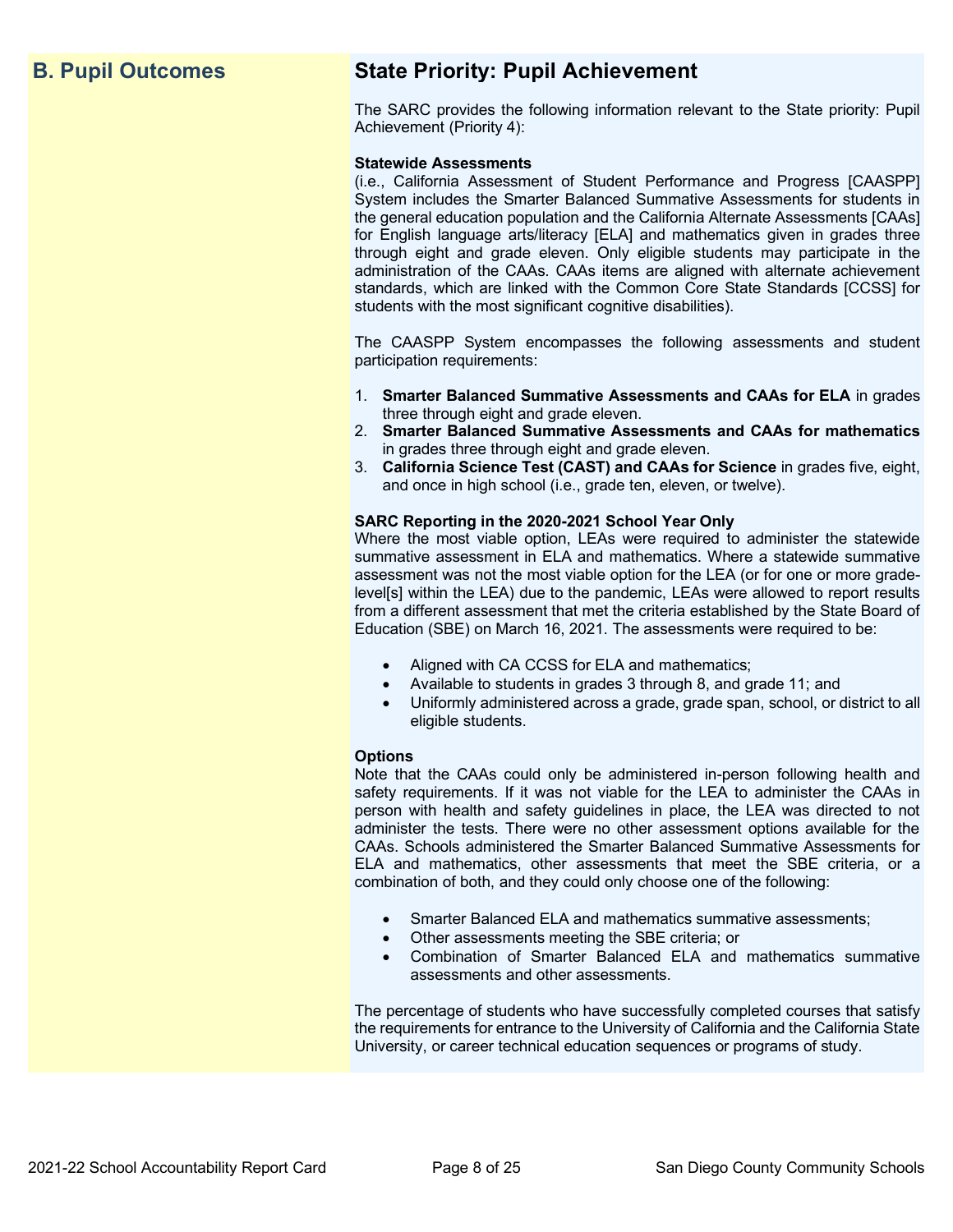#### **Percentage of Students Meeting or Exceeding the State Standard on CAASPP**

This table displays CAASPP test results in ELA and mathematics for all students grades three through eight and grade eleven taking and completing a state-administered assessment.

The 2019-2020 data cells with N/A values indicate that the 2019-2020 data are not available due to the COVID-19 pandemic and resulting summative test suspension. The Executive Order N-30-20 was issued which waived the assessment, accountability, and reporting requirements for the 2019-2020 school year.

The 2020-2021 data cells have N/A values because these data are not comparable to other year data due to the COVID-19 pandemic during the 2020-2021 school year. Where the CAASPP assessments in ELA and/or mathematics is not the most viable option, the LEAs were allowed to administer local assessments. Therefore, the 2020-2021 data between school years for the school, district, state are not an accurate comparison. As such, it is inappropriate to compare results of the 2020-2021 school year to other school years.

| Subject                                                        | <b>School</b><br>2019-20 | <b>School</b><br>2020-21 | <b>District</b><br>2019-20 | <b>District</b><br>2020-21 | <b>State</b><br>2019-20 | <b>State</b><br>2020-21 |
|----------------------------------------------------------------|--------------------------|--------------------------|----------------------------|----------------------------|-------------------------|-------------------------|
| <b>English Language Arts/Literacy</b><br>$(grades 3-8 and 11)$ | N/A                      | N/A                      | N/A                        | N/A                        | N/A                     | N/A                     |
| <b>Mathematics</b><br>$(grades 3-8 and 11)$                    | N/A                      | N/A                      | N/A                        | N/A                        | N/A                     | N/A                     |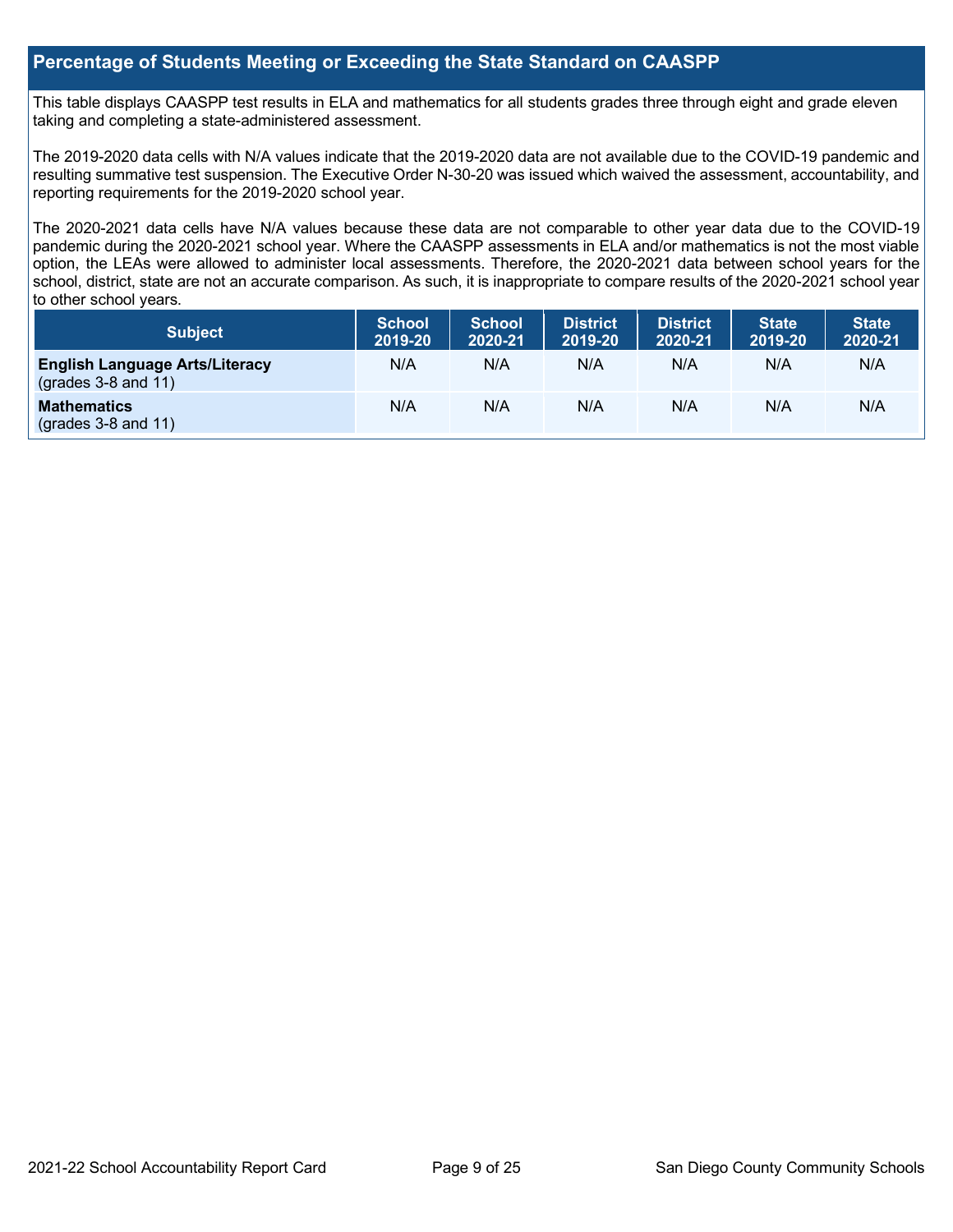### **2020-21 CAASPP Test Results in ELA by Student Group**

This table displays CAASPP test results in ELA by student group for students grades three through eight and grade eleven taking and completing a state-administered assessment. The CDE will populate this table for schools in cases where the school administered the CAASPP assessment. In cases where the school administered a local assessment instead of CAASPP, the CDE will populate this table with "NT" values, meaning this school did not test students using the CAASPP. See the local assessment(s) table for more information.

| <b>CAASPP</b><br><b>Student Groups</b>               | <b>CAASPP</b><br><b>Total</b><br><b>Enrollment</b> | <b>CAASPP</b><br><b>Number</b><br><b>Tested</b> | <b>CAASPP</b><br><b>Percent</b><br><b>Tested</b> | <b>CAASPP</b><br><b>Percent</b><br><b>Not Tested</b> | <b>CAASPP</b><br><b>Percent</b><br><b>Met or</b><br><b>Exceeded</b> |
|------------------------------------------------------|----------------------------------------------------|-------------------------------------------------|--------------------------------------------------|------------------------------------------------------|---------------------------------------------------------------------|
| <b>All Students</b>                                  | 144                                                | 58                                              | 40.28                                            | 59.72                                                | 10.53                                                               |
| <b>Female</b>                                        | 58                                                 | 23                                              | 39.66                                            | 60.34                                                | 13.64                                                               |
| <b>Male</b>                                          | 86                                                 | 35                                              | 40.7                                             | 59.3                                                 | 8.57                                                                |
| American Indian or Alaska Native                     |                                                    | $\overline{\phantom{a}}$                        | --                                               | $\mathbf{u}$                                         | --                                                                  |
| <b>Asian</b>                                         |                                                    | --                                              |                                                  |                                                      |                                                                     |
| <b>Black or African American</b>                     | 11                                                 | 4                                               | 36.36                                            | 63.64                                                | --                                                                  |
| <b>Filipino</b>                                      | $\mathbf 0$                                        | $\mathbf 0$                                     | $\mathbf 0$                                      | $\mathbf 0$                                          | $\mathbf 0$                                                         |
| <b>Hispanic or Latino</b>                            | 117                                                | 50                                              | 42.74                                            | 57.26                                                | 10.2                                                                |
| Native Hawaiian or Pacific Islander                  | $\mathbf{0}$                                       | $\pmb{0}$                                       | 0                                                | $\overline{0}$                                       | $\mathbf 0$                                                         |
| <b>Two or More Races</b>                             | --                                                 | $\sim$                                          | --                                               | --                                                   | --                                                                  |
| <b>White</b>                                         | $\overline{\phantom{a}}$                           | --                                              | --                                               | --                                                   | --                                                                  |
| <b>English Learners</b>                              | 47                                                 | 18                                              | 38.3                                             | 61.7                                                 | 5.56                                                                |
| <b>Foster Youth</b>                                  | 11                                                 | 5                                               | 45.45                                            | 54.55                                                | --                                                                  |
| <b>Homeless</b>                                      | 48                                                 | 20                                              | 41.67                                            | 58.33                                                | $\mathbf 0$                                                         |
| <b>Military</b>                                      | $\mathbf{0}$                                       | $\mathbf 0$                                     | $\mathbf 0$                                      | $\mathbf 0$                                          | $\mathbf 0$                                                         |
| <b>Socioeconomically Disadvantaged</b>               | 108                                                | 42                                              | 38.89                                            | 61.11                                                | 9.76                                                                |
| <b>Students Receiving Migrant Education Services</b> | $\mathbf{0}$                                       | $\mathbf 0$                                     | $\mathbf{0}$                                     | $\Omega$                                             | 0                                                                   |
| <b>Students with Disabilities</b>                    | 28                                                 | 14                                              | 50                                               | 50                                                   | 0                                                                   |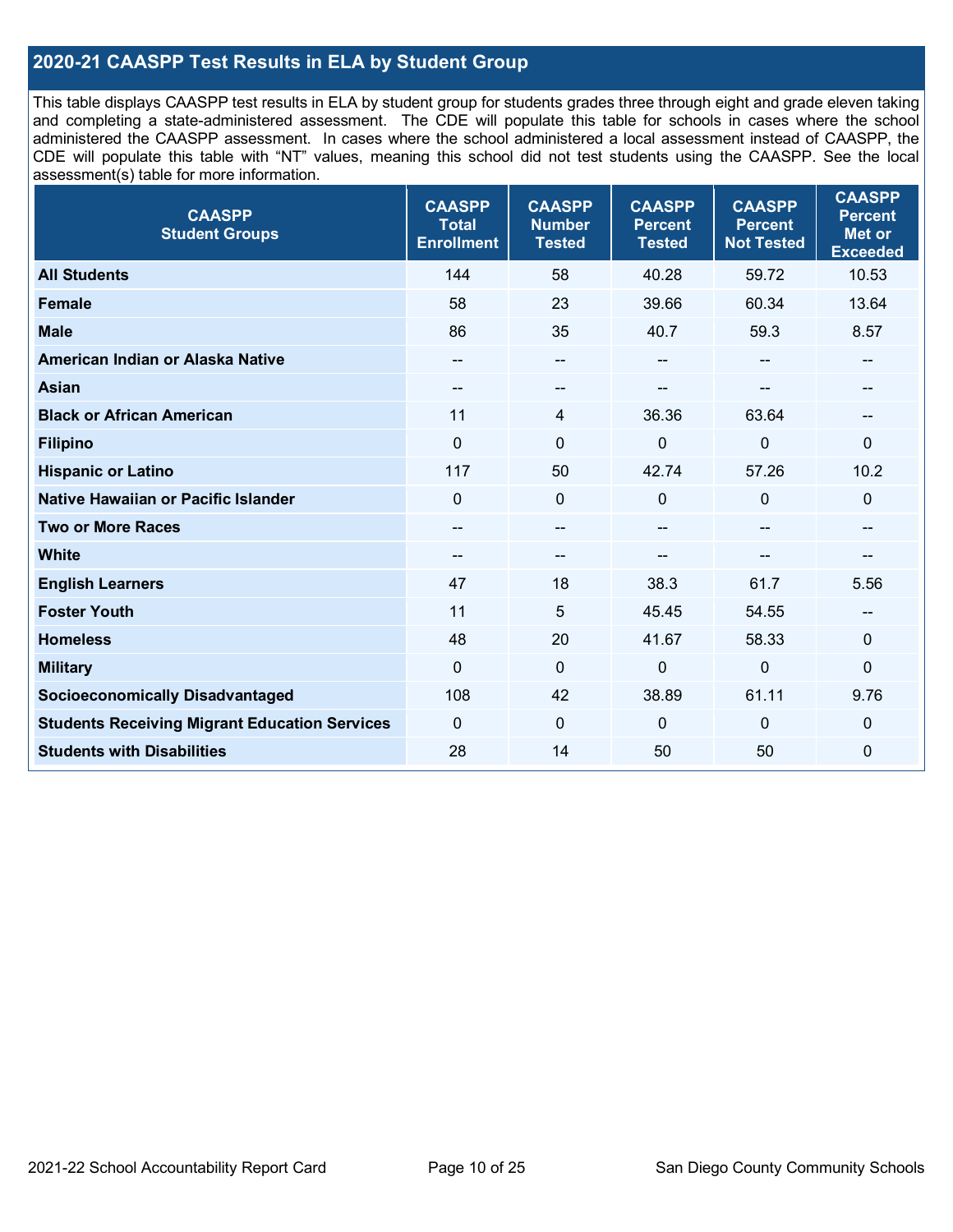### **2020-21 CAASPP Test Results in Math by Student Group**

This table displays CAASPP test results in Math by student group for students grades three through eight and grade eleven taking and completing a state-administered assessment. The CDE will populate this table for schools in cases where the school administered the CAASPP assessment. In cases where the school administered a local assessment instead of CAASPP, the CDE will populate this table with "NT" values, meaning this school did not test students using the CAASPP. See the local assessment(s) table for more information.

| <b>CAASPP</b><br><b>Student Groups</b>               | <b>CAASPP</b><br><b>Total</b><br><b>Enrollment</b> | <b>CAASPP</b><br><b>Number</b><br><b>Tested</b> | <b>CAASPP</b><br><b>Percent</b><br><b>Tested</b> | <b>CAASPP</b><br><b>Percent</b><br><b>Not Tested</b> | <b>CAASPP</b><br><b>Percent</b><br><b>Met or</b><br><b>Exceeded</b> |
|------------------------------------------------------|----------------------------------------------------|-------------------------------------------------|--------------------------------------------------|------------------------------------------------------|---------------------------------------------------------------------|
| <b>All Students</b>                                  | 144                                                | 56                                              | 38.89                                            | 61.11                                                | 0.00                                                                |
| <b>Female</b>                                        | 58                                                 | 20                                              | 34.48                                            | 65.52                                                | 0.00                                                                |
| <b>Male</b>                                          | 86                                                 | 36                                              | 41.86                                            | 58.14                                                | 0.00                                                                |
| American Indian or Alaska Native                     | $\qquad \qquad$                                    | $\sim$                                          | --                                               | $- -$                                                | $\qquad \qquad$                                                     |
| <b>Asian</b>                                         |                                                    | --                                              |                                                  |                                                      |                                                                     |
| <b>Black or African American</b>                     | 11                                                 | 4                                               | 36.36                                            | 63.64                                                | $\overline{\phantom{m}}$                                            |
| <b>Filipino</b>                                      | $\mathbf 0$                                        | $\mathbf 0$                                     | 0                                                | $\mathbf 0$                                          | $\mathbf 0$                                                         |
| <b>Hispanic or Latino</b>                            | 117                                                | 48                                              | 41.03                                            | 58.97                                                | 0.00                                                                |
| Native Hawaiian or Pacific Islander                  | $\Omega$                                           | $\mathbf 0$                                     | $\Omega$                                         | $\mathbf 0$                                          | 0                                                                   |
| <b>Two or More Races</b>                             | $\qquad \qquad$                                    | $\overline{\phantom{a}}$                        | --                                               | --                                                   | --                                                                  |
| <b>White</b>                                         | $\overline{\phantom{a}}$                           | --                                              |                                                  |                                                      | --                                                                  |
| <b>English Learners</b>                              | 47                                                 | 18                                              | 38.30                                            | 61.70                                                | 0.00                                                                |
| <b>Foster Youth</b>                                  | 11                                                 | 5                                               | 45.45                                            | 54.55                                                | $\overline{a}$                                                      |
| <b>Homeless</b>                                      | 48                                                 | 22                                              | 45.83                                            | 54.17                                                | 0.00                                                                |
| <b>Military</b>                                      | $\mathbf{0}$                                       | $\mathbf 0$                                     | 0                                                | $\mathbf 0$                                          | $\mathbf 0$                                                         |
| <b>Socioeconomically Disadvantaged</b>               | 108                                                | 41                                              | 37.96                                            | 62.04                                                | 0.00                                                                |
| <b>Students Receiving Migrant Education Services</b> | $\mathbf{0}$                                       | $\mathbf{0}$                                    | 0                                                | 0                                                    | $\mathbf 0$                                                         |
| <b>Students with Disabilities</b>                    | 28                                                 | 13                                              | 46.43                                            | 53.57                                                | 0.00                                                                |

#### **2020-21 Local Assessment Test Results in ELA by Student Group**

This table displays Local Assessment test results in ELA by student group for students grades three through eight and grade eleven. LEAs/schools will populate this table for schools in cases where the school administered a local assessment. In cases where the school administered the CAASPP assessment, LEAs/schools will populate this table with "N/A" values in all cells, meaning this table is Not Applicable for this school.

| <b>All Students</b>              | N/A | N/A | N/A | N/A | N/A |
|----------------------------------|-----|-----|-----|-----|-----|
| Female                           | N/A | N/A | N/A | N/A | N/A |
| <b>Male</b>                      | N/A | N/A | N/A | N/A | N/A |
| American Indian or Alaska Native | N/A | N/A | N/A | N/A | N/A |
| Asian                            | N/A | N/A | N/A | N/A | N/A |
| <b>Black or African American</b> | N/A | N/A | N/A | N/A | N/A |
| <b>Filipino</b>                  | N/A | N/A | N/A | N/A | N/A |
| <b>Hispanic or Latino</b>        | N/A | N/A | N/A | N/A | N/A |

2021-22 School Accountability Report Card **Page 11 of 25** San Diego County Community Schools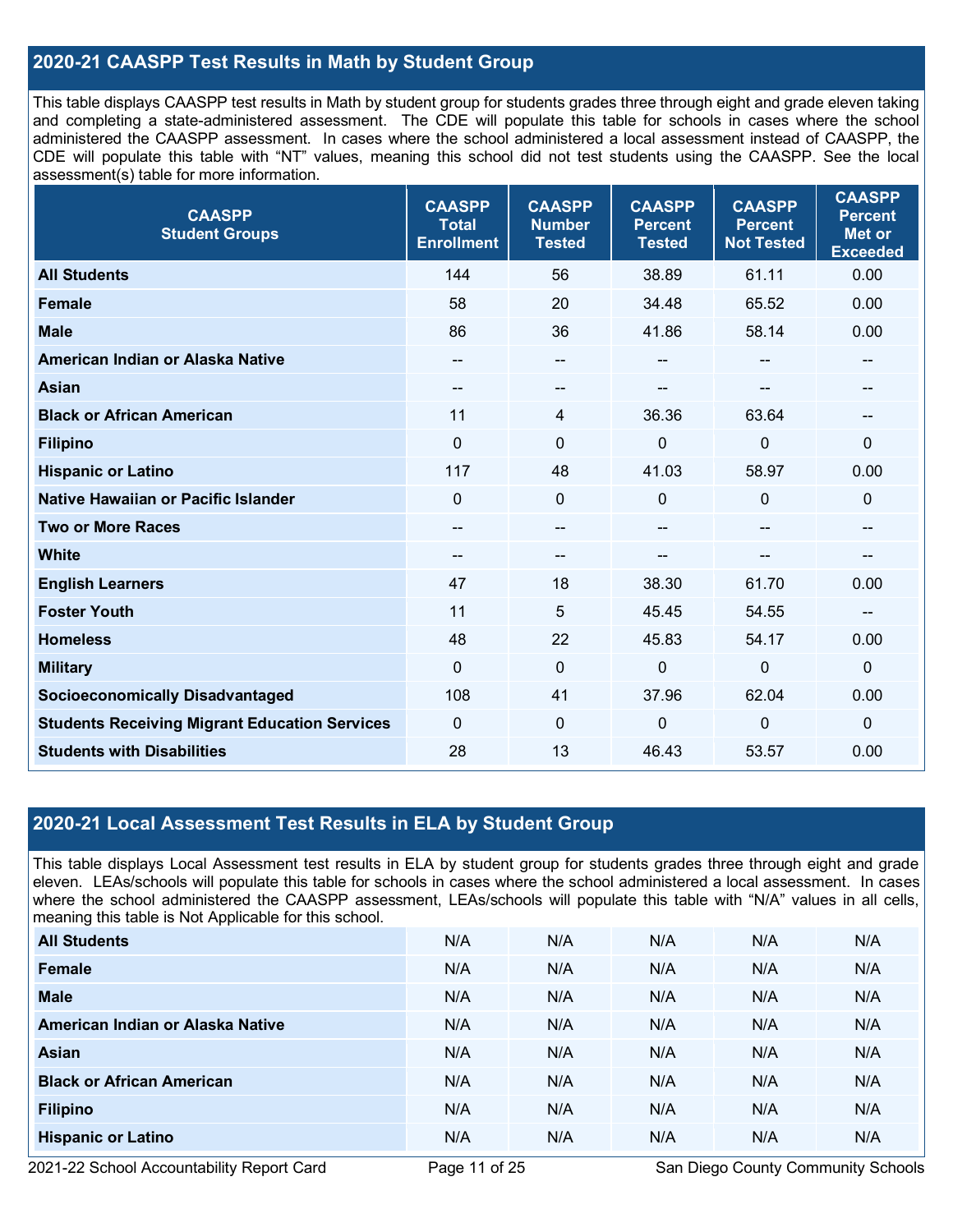| Native Hawaiian or Pacific Islander                                                        | N/A | N/A | N/A | N/A | N/A |
|--------------------------------------------------------------------------------------------|-----|-----|-----|-----|-----|
| <b>Two or More Races</b>                                                                   | N/A | N/A | N/A | N/A | N/A |
| White                                                                                      | N/A | N/A | N/A | N/A | N/A |
| <b>English Learners</b>                                                                    | N/A | N/A | N/A | N/A | N/A |
| <b>Foster Youth</b>                                                                        | N/A | N/A | N/A | N/A | N/A |
| <b>Homeless</b>                                                                            | N/A | N/A | N/A | N/A | N/A |
| <b>Military</b>                                                                            | N/A | N/A | N/A | N/A | N/A |
| <b>Socioeconomically Disadvantaged</b>                                                     | N/A | N/A | N/A | N/A | N/A |
| <b>Students Receiving Migrant Education Services</b>                                       | N/A | N/A | N/A | N/A | N/A |
| <b>Students with Disabilities</b>                                                          | N/A | N/A | N/A | N/A | N/A |
| *At or above the grade-level standard in the context of the local assessment administered. |     |     |     |     |     |

## **2020-21 Local Assessment Test Results in Math by Student Group**

This table displays Local Assessment test results in Math by student group for students grades three through eight and grade eleven. LEAs/schools will populate this table for schools in cases where the school administered a local assessment. In cases where the school administered the CAASPP assessment, LEAs/schools will populate this table with "N/A" values in all cells, meaning this table is Not Applicable for this school.

| <b>All Students</b>                                                                        | N/A | N/A | N/A | N/A | N/A |
|--------------------------------------------------------------------------------------------|-----|-----|-----|-----|-----|
| <b>Female</b>                                                                              | N/A | N/A | N/A | N/A | N/A |
| <b>Male</b>                                                                                | N/A | N/A | N/A | N/A | N/A |
| American Indian or Alaska Native                                                           | N/A | N/A | N/A | N/A | N/A |
| Asian                                                                                      | N/A | N/A | N/A | N/A | N/A |
| <b>Black or African American</b>                                                           | N/A | N/A | N/A | N/A | N/A |
| <b>Filipino</b>                                                                            | N/A | N/A | N/A | N/A | N/A |
| <b>Hispanic or Latino</b>                                                                  | N/A | N/A | N/A | N/A | N/A |
| Native Hawaiian or Pacific Islander                                                        | N/A | N/A | N/A | N/A | N/A |
| <b>Two or More Races</b>                                                                   | N/A | N/A | N/A | N/A | N/A |
| <b>White</b>                                                                               | N/A | N/A | N/A | N/A | N/A |
| <b>English Learners</b>                                                                    | N/A | N/A | N/A | N/A | N/A |
| <b>Foster Youth</b>                                                                        | N/A | N/A | N/A | N/A | N/A |
| <b>Homeless</b>                                                                            | N/A | N/A | N/A | N/A | N/A |
| <b>Military</b>                                                                            | N/A | N/A | N/A | N/A | N/A |
| <b>Socioeconomically Disadvantaged</b>                                                     | N/A | N/A | N/A | N/A | N/A |
| <b>Students Receiving Migrant Education Services</b>                                       | N/A | N/A | N/A | N/A | N/A |
| <b>Students with Disabilities</b>                                                          | N/A | N/A | N/A | N/A | N/A |
| *At or above the grade-level standard in the context of the local assessment administered. |     |     |     |     |     |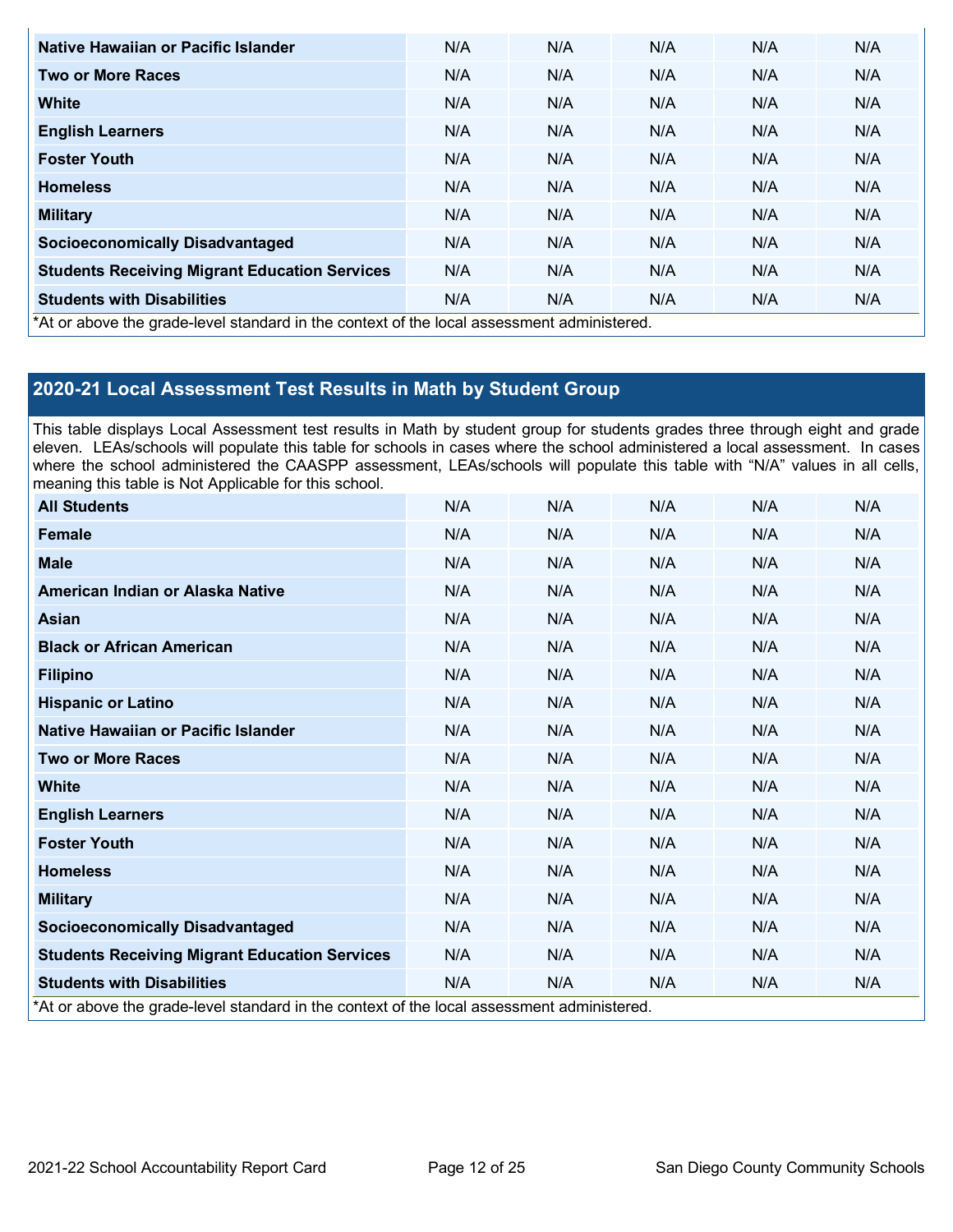### **CAASPP Test Results in Science for All Students**

This table displays the percentage of all students grades five, eight, and High School meeting or exceeding the State Standard.

The 2019-2020 data cells with N/A values indicate that the 2019-2020 data are not available due to the COVID-19 pandemic and resulting summative testing suspension. The Executive Order N-30-20 was issued which waived the assessment, accountability, and reporting requirements for the 2019-2020 school year.

For any 2020-2021 data cells with N/T values indicate that this school did not test students using the CAASPP Science.

| <b>Subject</b>                                  | <b>School</b> | <b>School</b> | <b>District</b> | <b>District</b> | <b>State</b> | <b>State</b> |
|-------------------------------------------------|---------------|---------------|-----------------|-----------------|--------------|--------------|
|                                                 | 2019-20       | 2020-21       | <b>2019-20</b>  | 2020-21         | 2019-20      | 2020-21      |
| <b>Science</b><br>(grades 5, 8 and high school) | N/A           | 2.22          | N/A             | 2.48            | N/A          | 28.72        |

#### **2020-21 CAASPP Test Results in Science by Student Group**

This table displays CAASPP test results in Science by student group for students grades five, eight, and High School. For any data cells with N/T values indicate that this school did not test students using the CAASPP Science.

| <b>Student Group</b>                                 | <b>Total</b><br><b>Enrollment</b> | <b>Number</b><br><b>Tested</b>        | <b>Percent</b><br><b>Tested</b> | <b>Percent</b><br><b>Not Tested</b> | <b>Percent</b><br><b>Met or</b><br><b>Exceeded</b> |
|------------------------------------------------------|-----------------------------------|---------------------------------------|---------------------------------|-------------------------------------|----------------------------------------------------|
| <b>All Students</b>                                  | 74                                | 46                                    | 62.16                           | 37.84                               | 2.22                                               |
| <b>Female</b>                                        | 27                                | 18                                    | 66.67                           |                                     |                                                    |
| <b>Male</b>                                          | 47                                | 28                                    | 59.57                           |                                     |                                                    |
| American Indian or Alaska Native                     | --                                | $\overline{\phantom{a}}$              | --                              | --                                  | --                                                 |
| <b>Asian</b>                                         | --                                | $\hspace{0.05cm}$ – $\hspace{0.05cm}$ | --                              | --                                  |                                                    |
| <b>Black or African American</b>                     | --                                | --                                    |                                 | --                                  | --                                                 |
| <b>Filipino</b>                                      | 0                                 | $\mathbf{0}$                          | $\Omega$                        | 0                                   | 0                                                  |
| <b>Hispanic or Latino</b>                            | 56                                | 34                                    | 60.71                           | 39.29                               | 0.00                                               |
| Native Hawaiian or Pacific Islander                  | 0                                 | $\mathbf 0$                           | $\Omega$                        | $\mathbf 0$                         | 0                                                  |
| <b>Two or More Races</b>                             | --                                | --                                    |                                 | --                                  | --                                                 |
| <b>White</b>                                         | --                                | --                                    | --                              | --                                  | --                                                 |
| <b>English Learners</b>                              | 27                                | 16                                    | 59.26                           | 40.74                               | 0.00                                               |
| <b>Foster Youth</b>                                  | --                                | --                                    | --                              | --                                  | --                                                 |
| <b>Homeless</b>                                      | 32                                | 26                                    | 81.25                           | 18.75                               | 7.69                                               |
| <b>Military</b>                                      | 0                                 | $\mathbf{0}$                          | $\Omega$                        | $\mathbf 0$                         | 0                                                  |
| <b>Socioeconomically Disadvantaged</b>               | 57                                | 32                                    | 56.14                           | 43.86                               | 3.23                                               |
| <b>Students Receiving Migrant Education Services</b> | 0                                 | $\mathbf 0$                           | $\Omega$                        | $\mathbf 0$                         | 0                                                  |
| <b>Students with Disabilities</b>                    | 17                                | 10                                    | 58.82                           | 41.18                               | $-$                                                |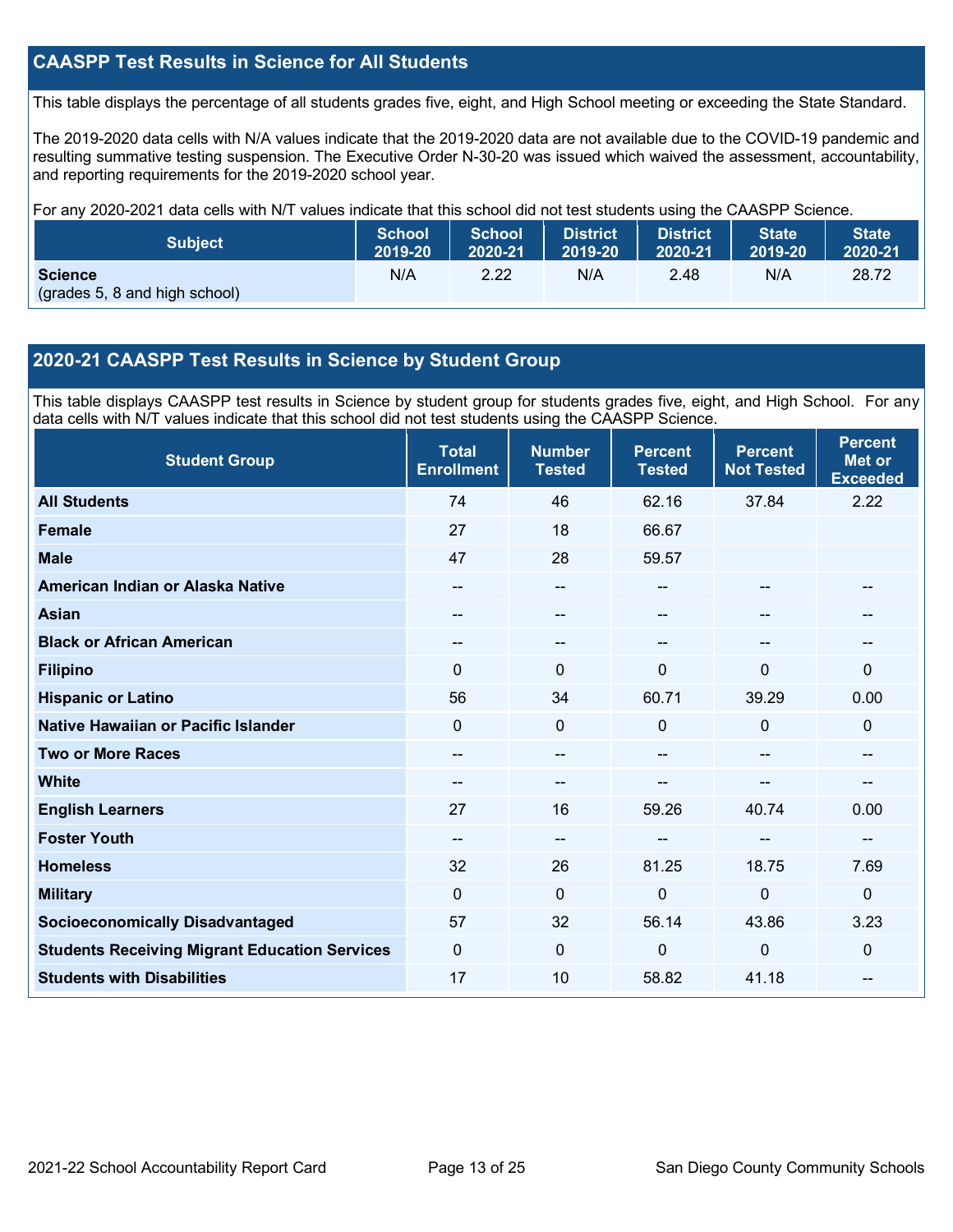#### **2020-21 Career Technical Education Programs**

The SDCOE JCCS Career Technical Education department provides CTE classes and grant-funded career readiness opportunities for high school youth. Our community schools are based in regions as follows: Metro region students can select from CTE Graphic Arts and Production, CTE Marketing, Sales, and Services, and CTE Culinary Arts; North region students are offered CTE Graphic Arts and Production, Audio Technology and CTE Horticulture; East region students are offered CTE Marketing, Sales, and Services; South region students are offered CTE Graphic Arts. CTE teachers work in partnership with other departments to provide an aligned curriculum. The CTE program is evaluated by the number of students enrolled, the number of students completing courses, and industry credentials earned. This is measured through our yearly data gathering in CONAPP. JCCS CTE offers the Workability I grant for interested students who qualify to receive grant-funded services including paid internships, work-based learning, mentoring, and supportive services.

The CTE Advisory Council is facilitated by the CTE Program Specialist and includes local industry partners from building and construction; horticulture; culinary arts; public service; entrepreneurship; graphic arts; information and communications technology; arts media entertainment; non-profits; the local workforce investment board; event management; and is always looking for additional partners. All CTE teachers and staff, participate in all Council meetings. These meetings have been on hold due to the impact of COVID-19, but are planned to begin again in spring 2022, with additional stakeholders in graphic design, green technology, and audio technology.

All Career Technical Education and career readiness courses and services are provided to SDCOE JCCS students to create and sustain an environment that prepares them for college and career and can ultimately lead to lifetime self-sufficiency.

| <b>2020-21 Career Technical Education (CTE) Participation</b>                                                                     |                                  |  |  |  |
|-----------------------------------------------------------------------------------------------------------------------------------|----------------------------------|--|--|--|
| <b>Measure</b>                                                                                                                    | <b>CTE Program Participation</b> |  |  |  |
| Number of Pupils Participating in CTE                                                                                             | 57                               |  |  |  |
| Percent of Pupils that Complete a CTE Program and Earn a High School Diploma                                                      |                                  |  |  |  |
| Percent of CTE Courses that are Sequenced or Articulated Between the School and<br><b>Institutions of Postsecondary Education</b> |                                  |  |  |  |

#### **Course Enrollment/Completion**

This table displays the course enrollment/completion of University of California (UC) and/or California State University (CSU) admission requirements.

| <b>UC/CSU Course Measure</b>                                                | <b>Percent</b> |
|-----------------------------------------------------------------------------|----------------|
| 2020-2021 Pupils Enrolled in Courses Required for UC/CSU Admission          | 95.29          |
| 2019-2020 Graduates Who Completed All Courses Required for UC/CSU Admission | 0.61           |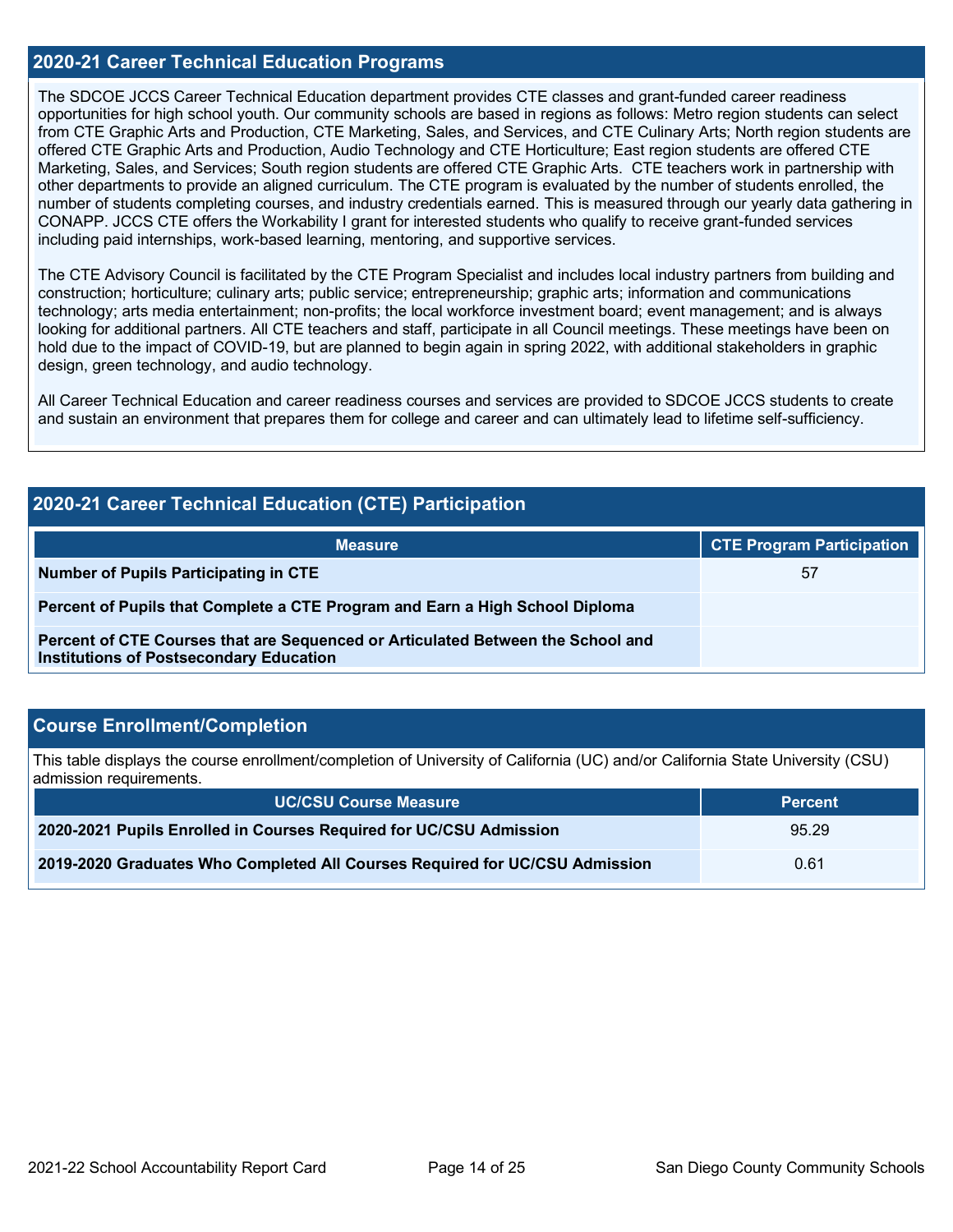## **B. Pupil Outcomes State Priority: Other Pupil Outcomes**

The SARC provides the following information relevant to the State priority: Other Pupil Outcomes (Priority 8): Pupil outcomes in the subject area of physical education.

#### **2020-21 California Physical Fitness Test Results**

Due to the COVID-19 crisis, the Physical Fitness Test was suspended during the 2020-2021 school year and therefore no data are reported and each cell in this table is populated with "N/A."

| <b>Grade Level</b> |     | Four of Six Fitness Standards   Five of Six Fitness Standards   Six of Six Fitness Standards | Percentage of Students Meeting   Percentage of Students Meeting   Percentage of Students Meeting |
|--------------------|-----|----------------------------------------------------------------------------------------------|--------------------------------------------------------------------------------------------------|
| Grade 5            | N/A | N/A                                                                                          | N/A                                                                                              |
| Grade 7            | N/A | N/A                                                                                          | N/A                                                                                              |
| Grade 9            | N/A | N/A                                                                                          | N/A                                                                                              |

# **C. Engagement State Priority: Parental Involvement**

The SARC provides the following information relevant to the State priority: Parental Involvement (Priority 3): Efforts the school district makes to seek parent input in making decisions regarding the school district and at each school site.

#### **2021-22 Opportunities for Parental Involvement**

Our Student and Family Engagement (SAFE) team provides regular workshops related to student attendance, legal issues faced by students, parenting, and informational parent meetings. SAFE also connects families with community-based organizations to increase access to medical and dental treatment, housing, mental health, food pantries, transportation, child care, and legal support to enhance the overall health and well-being of our students and families. Parents are strongly encouraged to participate as members of the School Site Council, English Learners' Advisory Committee, Local Control and Accountability Plan, and other focus groups. The school has jointly developed with parents a written parental involvement policy. This involvement policy specifies:

Policy involvement for parents

Joint accountability for student attendance

Shared responsibilities for high student academic achievement

Building capacity for involvement

**Accessibility** 

Parent workshops and participation in committee work have been facilitated via online platforms, with in-person meetings available, to ensure continuity of communication on educational resources and student progress, support available to families, and school/district planning.

Parent volunteer and involvement information: Stephanie Johnston-Austin stephj@sdcoe.net or 619-990-4853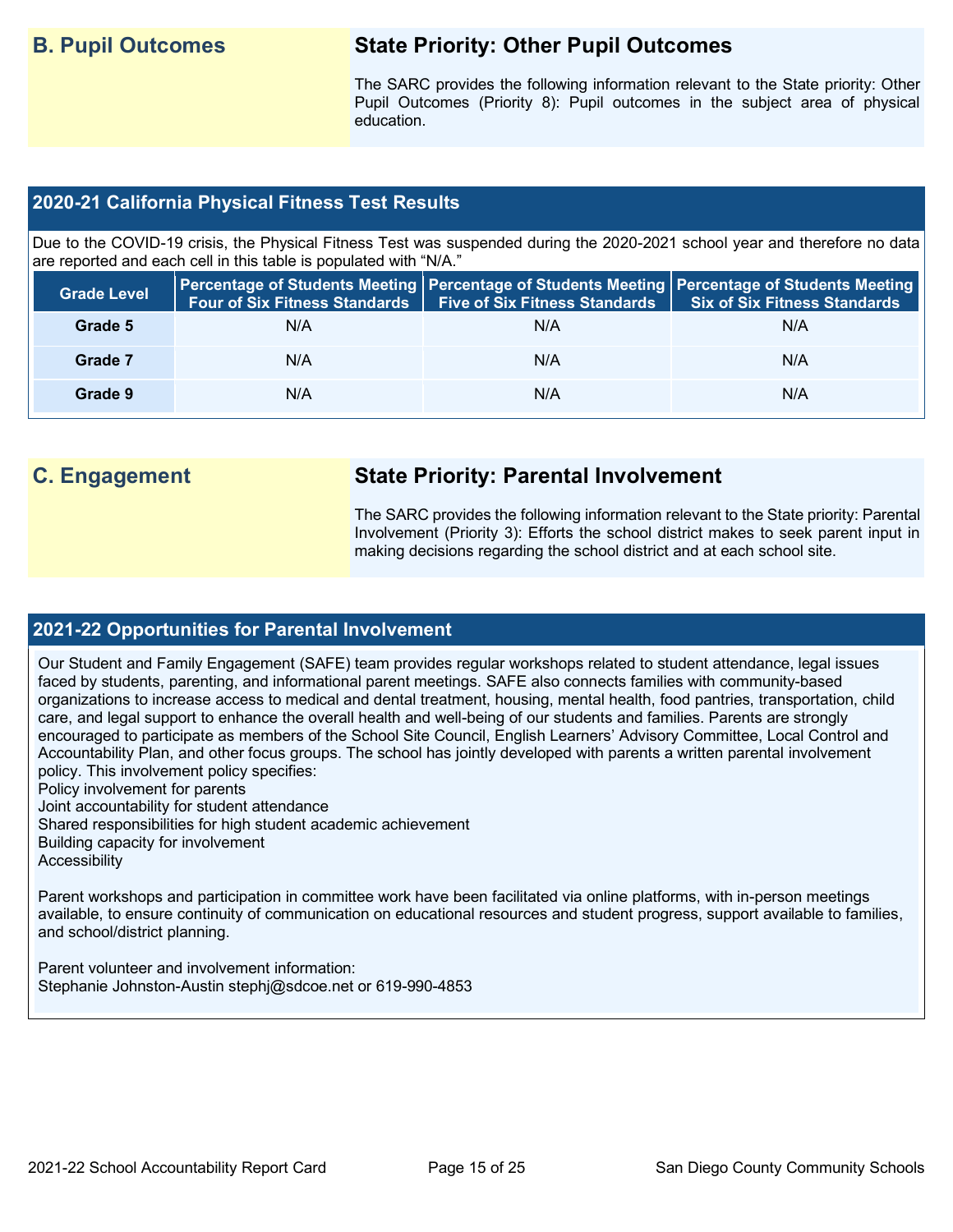# **C. Engagement State Priority: Pupil Engagement**

The SARC provides the following information relevant to the State priority: Pupil Engagement (Priority 5):

- High school dropout rates;
- High school graduation rates; and
- Chronic Absenteeism

## **Dropout Rate and Graduation Rate (Four-Year Cohort Rate)**

| <b>Indicator</b>       | School<br>2018-19 | 2019-20 | 2020-21 | School   School   District   District   District | $2018-19$ 2019-20 | $2020-21$ | <b>State</b><br>2018-19 | <b>State</b><br>2019-20 | <b>State</b><br>2020-21 |
|------------------------|-------------------|---------|---------|--------------------------------------------------|-------------------|-----------|-------------------------|-------------------------|-------------------------|
| <b>Dropout Rate</b>    | 41.5              | 67.4    | 28.3    | 41.7                                             | 52.7              | 24.8      | 9.0                     | 8.9                     | 9.4                     |
| <b>Graduation Rate</b> | 24.2              | 31.1    | 21.7    | 35.8                                             | 45.1              | 41.3      | 84.5                    | 84.2                    | 83.6                    |

## **2020-21 Graduation Rate by Student Group (Four-Year Cohort Rate)**

This table displays the 2020-21 graduation rate by student group. For information on the Four-Year Adjusted Cohort Graduation Rate (ACGR), visit the CDE Adjusted Cohort Graduation Rate web page at [www.cde.ca.gov/ds/ad/acgrinfo.asp.](http://www.cde.ca.gov/ds/ad/acgrinfo.asp)

| <b>Student Group</b>                                 | <b>Number of</b><br><b>Students in Cohort</b> | <b>Number of</b><br><b>Cohort Graduates</b> | <b>Cohort</b><br><b>Graduation Rate</b> |
|------------------------------------------------------|-----------------------------------------------|---------------------------------------------|-----------------------------------------|
| <b>All Students</b>                                  | 226                                           | 49                                          | 21.7                                    |
| <b>Female</b>                                        | 78                                            | 20                                          | 25.6                                    |
| <b>Male</b>                                          | 148                                           | 29                                          | 19.6                                    |
| American Indian or Alaska Native                     | 0                                             | $\mathbf 0$                                 | 0.00                                    |
| Asian                                                | $\overline{\phantom{a}}$                      | --                                          | $\overline{\phantom{a}}$                |
| <b>Black or African American</b>                     | 24                                            | 5                                           | 20.8                                    |
| <b>Filipino</b>                                      | $\sim$                                        | $--$                                        | $\overline{\phantom{a}}$                |
| <b>Hispanic or Latino</b>                            | 173                                           | 39                                          | 22.5                                    |
| Native Hawaiian or Pacific Islander                  | 0                                             | $\overline{0}$                              | 0.00                                    |
| <b>Two or More Races</b>                             | $\overline{\phantom{a}}$                      | --                                          | $\hspace{0.05cm}$ $\hspace{0.05cm}$     |
| <b>White</b>                                         | 18                                            | $\overline{2}$                              | 11.1                                    |
| <b>English Learners</b>                              | 89                                            | 18                                          | 20.2                                    |
| <b>Foster Youth</b>                                  | 17                                            | $\overline{4}$                              | 23.5                                    |
| <b>Homeless</b>                                      | 77                                            | 12                                          | 15.6                                    |
| <b>Socioeconomically Disadvantaged</b>               | 223                                           | 48                                          | 21.5                                    |
| <b>Students Receiving Migrant Education Services</b> | $\overline{\phantom{a}}$                      | $--$                                        | $\overline{\phantom{a}}$                |
| <b>Students with Disabilities</b>                    | 55                                            | 12                                          | 21.8                                    |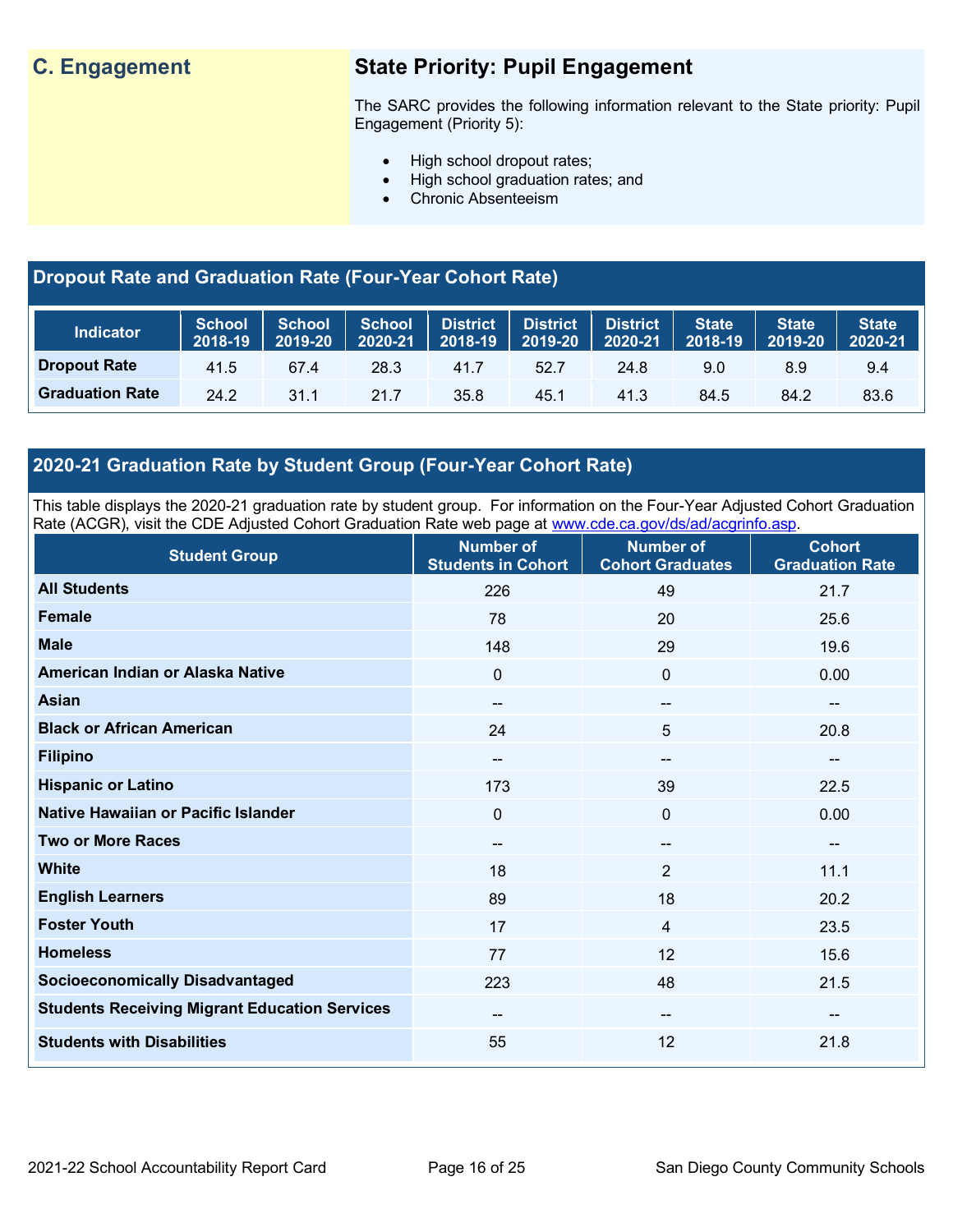## **2020-21 Chronic Absenteeism by Student Group**

| <b>Student Group</b>                                 | <b>Cumulative</b><br><b>Enrollment</b> | <b>Chronic</b><br><b>Absenteeism</b><br><b>Eligible Enrollment</b> | <b>Chronic</b><br><b>Absenteeism</b><br><b>Count</b> | <b>Chronic</b><br><b>Absenteeism</b><br><b>Rate</b> |
|------------------------------------------------------|----------------------------------------|--------------------------------------------------------------------|------------------------------------------------------|-----------------------------------------------------|
| <b>All Students</b>                                  | 824                                    | 715                                                                | 429                                                  | 60.0                                                |
| <b>Female</b>                                        | 315                                    | 282                                                                | 146                                                  | 51.8                                                |
| <b>Male</b>                                          | 509                                    | 433                                                                | 283                                                  | 65.4                                                |
| American Indian or Alaska Native                     | 7                                      | 6                                                                  | 5                                                    | 83.3                                                |
| <b>Asian</b>                                         | 10                                     | 9                                                                  | 3                                                    | 33.3                                                |
| <b>Black or African American</b>                     | 82                                     | 63                                                                 | 42                                                   | 66.7                                                |
| <b>Filipino</b>                                      | 3                                      | $\overline{2}$                                                     | $\mathbf 0$                                          | 0.0                                                 |
| <b>Hispanic or Latino</b>                            | 635                                    | 560                                                                | 333                                                  | 59.5                                                |
| Native Hawaiian or Pacific Islander                  | $\Omega$                               | $\mathbf 0$                                                        | $\mathbf{0}$                                         | 0.0                                                 |
| <b>Two or More Races</b>                             | 23                                     | 19                                                                 | 11                                                   | 57.9                                                |
| <b>White</b>                                         | 63                                     | 55                                                                 | 34                                                   | 61.8                                                |
| <b>English Learners</b>                              | 267                                    | 240                                                                | 142                                                  | 59.2                                                |
| <b>Foster Youth</b>                                  | 65                                     | 55                                                                 | 37                                                   | 67.3                                                |
| <b>Homeless</b>                                      | 127                                    | 123                                                                | 74                                                   | 60.2                                                |
| <b>Socioeconomically Disadvantaged</b>               | 774                                    | 680                                                                | 412                                                  | 60.6                                                |
| <b>Students Receiving Migrant Education Services</b> | $\overline{2}$                         | 2                                                                  | 1                                                    | 50.0                                                |
| <b>Students with Disabilities</b>                    | 181                                    | 159                                                                | 103                                                  | 64.8                                                |

# **C. Engagement State Priority: School Climate**

The SARC provides the following information relevant to the State priority: School Climate (Priority 6):

- Pupil suspension rates;
- Pupil expulsion rates; and
- Other local measures on the sense of safety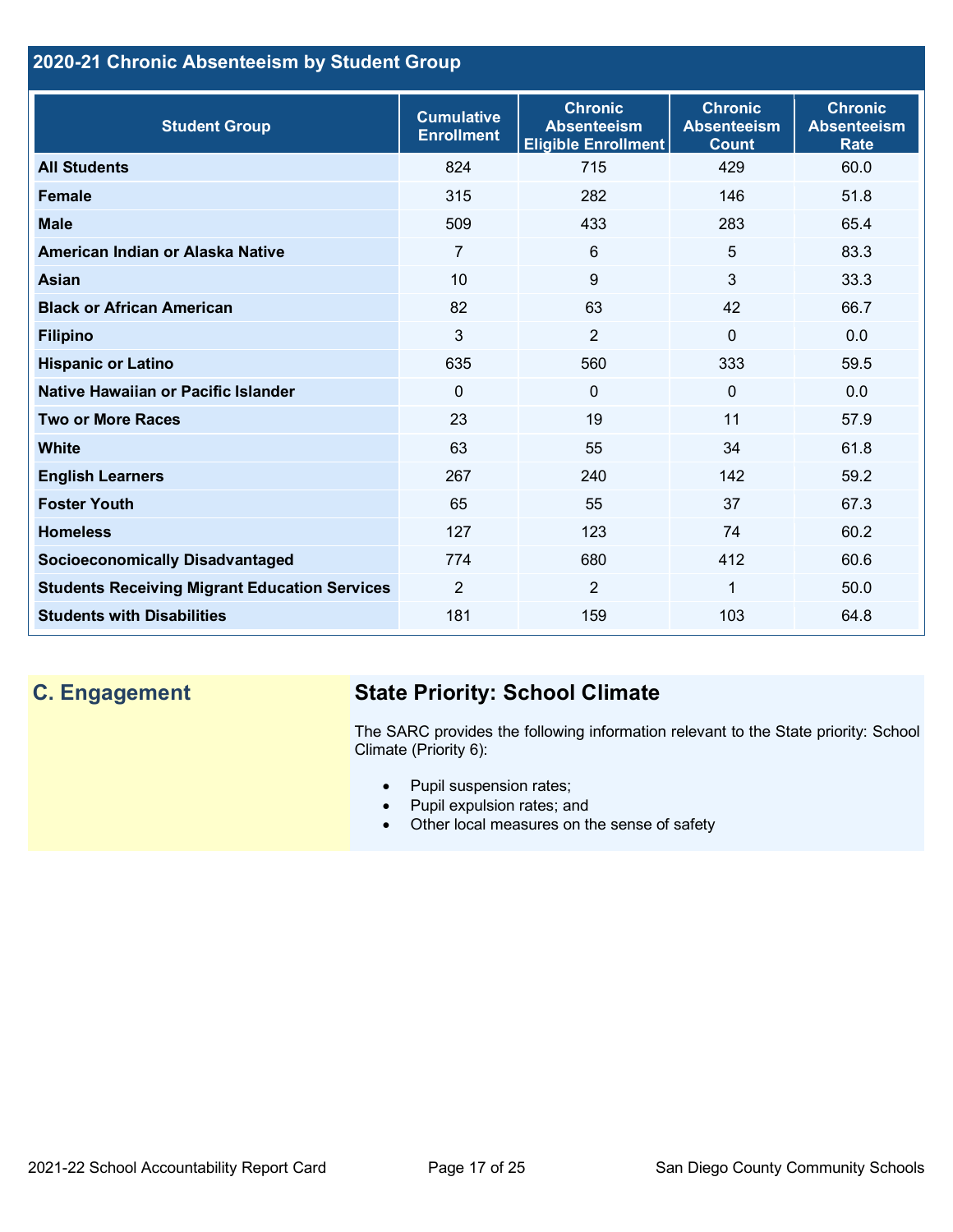#### **Suspensions and Expulsions**

This table displays suspensions and expulsions data collected between July through June, each full school year respectively. Data collected during the 2020-21 school year may not be comparable to earlier years of this collection due to differences in learning mode instruction in response to the COVID-19 pandemic.

| <b>Subject</b>     | <b>School</b><br>$2018 - 19$ | <b>School</b><br>2020-21 | <b>District</b><br>2018-19 | <b>District</b><br>2020-21 | State <sup>1</sup><br>2018-19 | <b>State</b><br>2020-21 |
|--------------------|------------------------------|--------------------------|----------------------------|----------------------------|-------------------------------|-------------------------|
| <b>Suspensions</b> | 9.37                         | 0.00                     | 3.70                       | 0.14                       | 3.47                          | 0.20                    |
| <b>Expulsions</b>  | 0.00                         | 0.00                     | 0.00                       | 0.00                       | 0.08                          | 0.00                    |

This table displays suspensions and expulsions data collected between July through February, partial school year due to the COVID-19 pandemic. The 2019-2020 suspensions and expulsions rate data are not comparable to other year data because the 2019-2020 school year is a partial school year due to the COVID-19 crisis. As such, it would be inappropriate to make any comparisons in rates of suspensions and expulsions in the 2019-2020 school year compared to other school years.

| <b>Subject</b>     | <b>School</b><br>2019-20 | <b>District</b><br>2019-20 | <b>State</b><br>2019-20 |
|--------------------|--------------------------|----------------------------|-------------------------|
| <b>Suspensions</b> | 6.96                     | 1 71                       | 2.45                    |
| <b>Expulsions</b>  | 0.00                     | 0.00                       | 0.05                    |

#### **2020-21 Suspensions and Expulsions by Student Group**

| <b>Student Group</b>                                 | <b>Suspensions Rate</b> | <b>Expulsions Rate</b> |
|------------------------------------------------------|-------------------------|------------------------|
| <b>All Students</b>                                  | 0.00                    | 0.00                   |
| <b>Female</b>                                        | 0.00                    | 0.00                   |
| <b>Male</b>                                          | 0.00                    | 0.00                   |
| American Indian or Alaska Native                     | 0.00                    | 0.00                   |
| <b>Asian</b>                                         | 0.00                    | 0.00                   |
| <b>Black or African American</b>                     | 0.00                    | 0.00                   |
| <b>Filipino</b>                                      | 0.00                    | 0.00                   |
| <b>Hispanic or Latino</b>                            | 0.00                    | 0.00                   |
| Native Hawaiian or Pacific Islander                  | 0.00                    | 0.00                   |
| <b>Two or More Races</b>                             | 0.00                    | 0.00                   |
| <b>White</b>                                         | 0.00                    | 0.00                   |
| <b>English Learners</b>                              | 0.00                    | 0.00                   |
| <b>Foster Youth</b>                                  | 0.00                    | 0.00                   |
| <b>Homeless</b>                                      | 0.00                    | 0.00                   |
| <b>Socioeconomically Disadvantaged</b>               |                         |                        |
| <b>Students Receiving Migrant Education Services</b> | 0.00                    | 0.00                   |
| <b>Students with Disabilities</b>                    |                         |                        |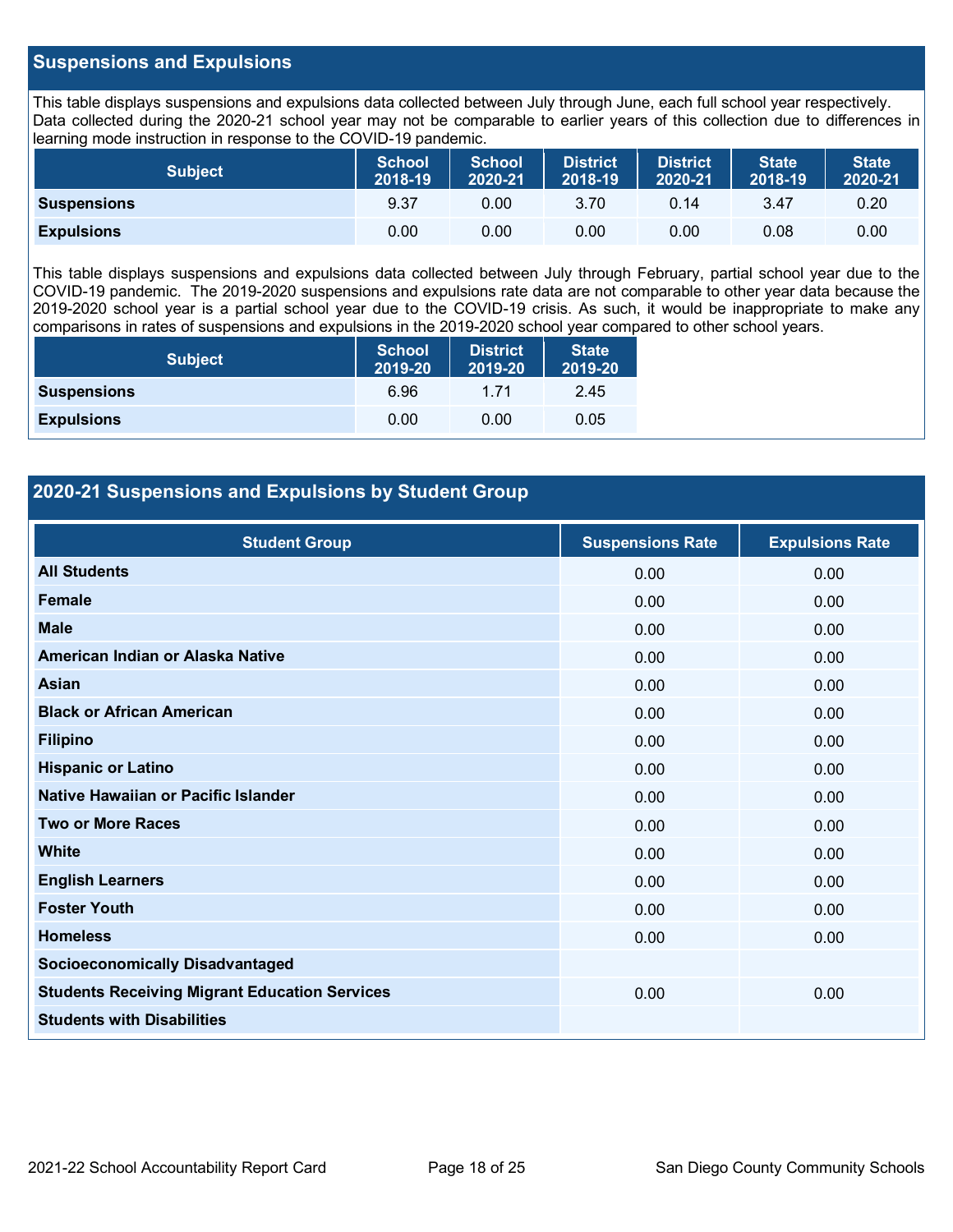#### **2021-22 School Safety Plan**

The school safety plan was reviewed, updated, and approved by school staff, stakeholders, and parents in December 2021 and will be approved by the San Diego County Board of Education Board in February 2022. The plan includes school environment; Emergency Operations Plans; child abuse reporting procedures; suspension and expulsion procedures; procedures to notify teachers of dangerous pupils; discrimination and harassment policy; safe ingress and egress; schoolwide dress code; and rules and procedures on school discipline. The Comprehensive School Safety Plan is a public document and is available for review in school offices and in  $SDCOE's$  JCCS office.

#### **2018-19 Secondary Average Class Size and Class Size Distribution**

This table displays the 2018-19 average class size and class size distribution. The columns titled "Number of Classes" indicates how many classes fall into each size category (a range of total students per classroom). At the secondary school level, this information is reported by subject area rather than grade level.

| <b>Subject</b>               | <b>Average</b><br><b>Class</b><br><b>Size</b> | 1-22 Students | Number of Classes with   Number of Classes with<br>23-32 Students | <b>Number of Classes with</b><br>33+ Students |
|------------------------------|-----------------------------------------------|---------------|-------------------------------------------------------------------|-----------------------------------------------|
| <b>English Language Arts</b> | 3                                             | 177           |                                                                   |                                               |
| <b>Mathematics</b>           | 3                                             | 101           |                                                                   |                                               |
| <b>Science</b>               | 4                                             | 101           |                                                                   |                                               |
| <b>Social Science</b>        | 3                                             | 187           |                                                                   |                                               |

#### **2019-20 Secondary Average Class Size and Class Size Distribution**

This table displays the 2019-20 average class size and class size distribution. The columns titled "Number of Classes" indicates how many classes fall into each size category (a range of total students per classroom). At the secondary school level, this information is reported by subject area rather than grade level.

| <b>Subject</b>               | Average<br><b>Class</b><br><b>Size</b> | 1-22 Students | Number of Classes with   Number of Classes with<br>23-32 Students | <b>Number of Classes with</b><br>33+ Students |
|------------------------------|----------------------------------------|---------------|-------------------------------------------------------------------|-----------------------------------------------|
| <b>English Language Arts</b> | 3                                      | 220           |                                                                   |                                               |
| <b>Mathematics</b>           | $\overline{4}$                         | 137           |                                                                   |                                               |
| <b>Science</b>               | 4                                      | 110           |                                                                   |                                               |
| <b>Social Science</b>        | 4                                      | 210           |                                                                   |                                               |

#### **2020-21 Secondary Average Class Size and Class Size Distribution**

This table displays the 2020-21 average class size and class size distribution. The columns titled "Number of Classes" indicates how many classes fall into each size category (a range of total students per classroom). At the secondary school level, this information is reported by subject area rather than grade level.

| <b>Subject</b>               | Average<br><b>Class</b><br><b>Size</b> | 1-22 Students | Number of Classes with   Number of Classes with<br>23-32 Students | Number of Classes with<br>33+ Students |
|------------------------------|----------------------------------------|---------------|-------------------------------------------------------------------|----------------------------------------|
| <b>English Language Arts</b> | 3                                      | 232           |                                                                   |                                        |
| <b>Mathematics</b>           | 4                                      | 117           |                                                                   |                                        |
| <b>Science</b>               | 3                                      | 80            |                                                                   |                                        |
| <b>Social Science</b>        | 3                                      | 190           |                                                                   |                                        |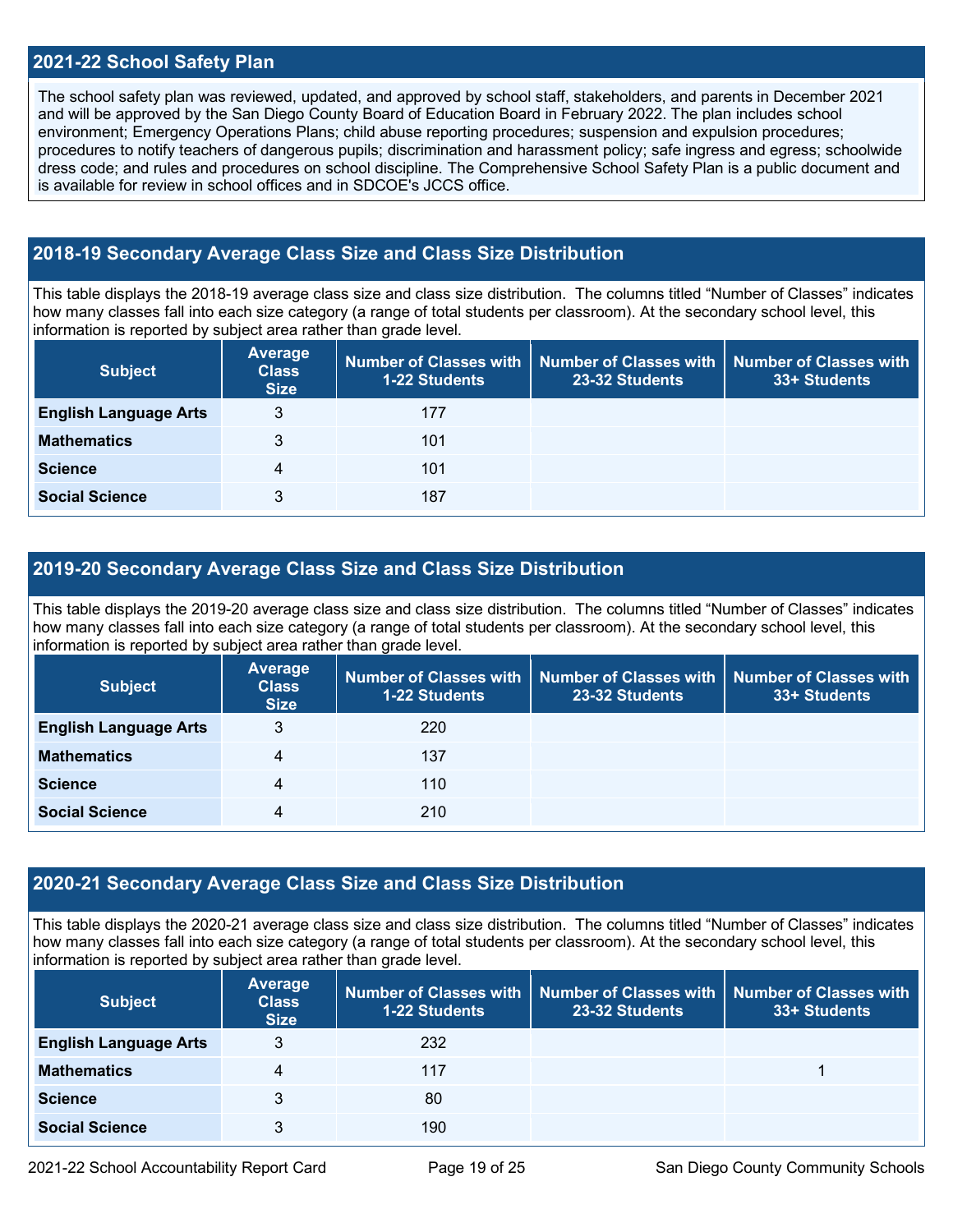### **2020-21 Ratio of Pupils to Academic Counselor**

This table displays the ratio of pupils to Academic Counselor. One full time equivalent (FTE) equals one staff member working full time; one FTE could also represent two staff members who each work 50 percent of full time.

| <b>Title</b>                        | <b>Ratio</b> |
|-------------------------------------|--------------|
| <b>Pupils to Academic Counselor</b> | 105.8        |

### **2020-21 Student Support Services Staff**

This table displays the number of FTE support staff assigned to this school. One full time equivalent (FTE) equals one staff member working full time; one FTE could also represent two staff members who each work 50 percent of full time.

| <b>Title</b>                                                         | <b>Number of FTE Assigned to School</b> |
|----------------------------------------------------------------------|-----------------------------------------|
| <b>Counselor (Academic, Social/Behavioral or Career Development)</b> | 5                                       |
| Library Media Teacher (Librarian)                                    | $\mathbf{0}$                            |
| <b>Library Media Services Staff (Paraprofessional)</b>               | $\mathbf{0}$                            |
| <b>Psychologist</b>                                                  | $\Omega$                                |
| <b>Social Worker</b>                                                 | $\Omega$                                |
| <b>Speech/Language/Hearing Specialist</b>                            | $\Omega$                                |
| <b>Resource Specialist (non-teaching)</b>                            | $\Omega$                                |
| <b>Other</b>                                                         | 12.3                                    |

#### **2019-20 Expenditures Per Pupil and School Site Teacher Salaries**

This table displays the 2019-20 expenditures per pupil and average teach salary for this school. Cells with N/A values do not require data.

| <b>Level</b>                                         | <b>Total</b><br><b>Expenditures</b><br><b>Per Pupil</b> | <b>Expenditures</b><br><b>Per Pupil</b><br>(Restricted) | <b>Expenditures</b><br><b>Per Pupil</b><br>(Unrestricted) | <b>Average</b><br><b>Teacher</b><br><b>Salary</b> |
|------------------------------------------------------|---------------------------------------------------------|---------------------------------------------------------|-----------------------------------------------------------|---------------------------------------------------|
| <b>School Site</b>                                   | \$17,486                                                | \$529                                                   | \$16,957                                                  | \$119,401                                         |
| <b>District</b>                                      | N/A                                                     | N/A                                                     | \$16,234                                                  |                                                   |
| <b>Percent Difference - School Site and District</b> | N/A                                                     | N/A                                                     | 4.4                                                       | 1.9                                               |
| <b>State</b>                                         |                                                         |                                                         | \$8,444                                                   |                                                   |
| <b>Percent Difference - School Site and State</b>    | N/A                                                     | N/A                                                     | 67.0                                                      | 34.2                                              |

### **2020-21 Types of Services Funded**

County Office of Education schools are not required to display this data. (Education Code Section 41409.3).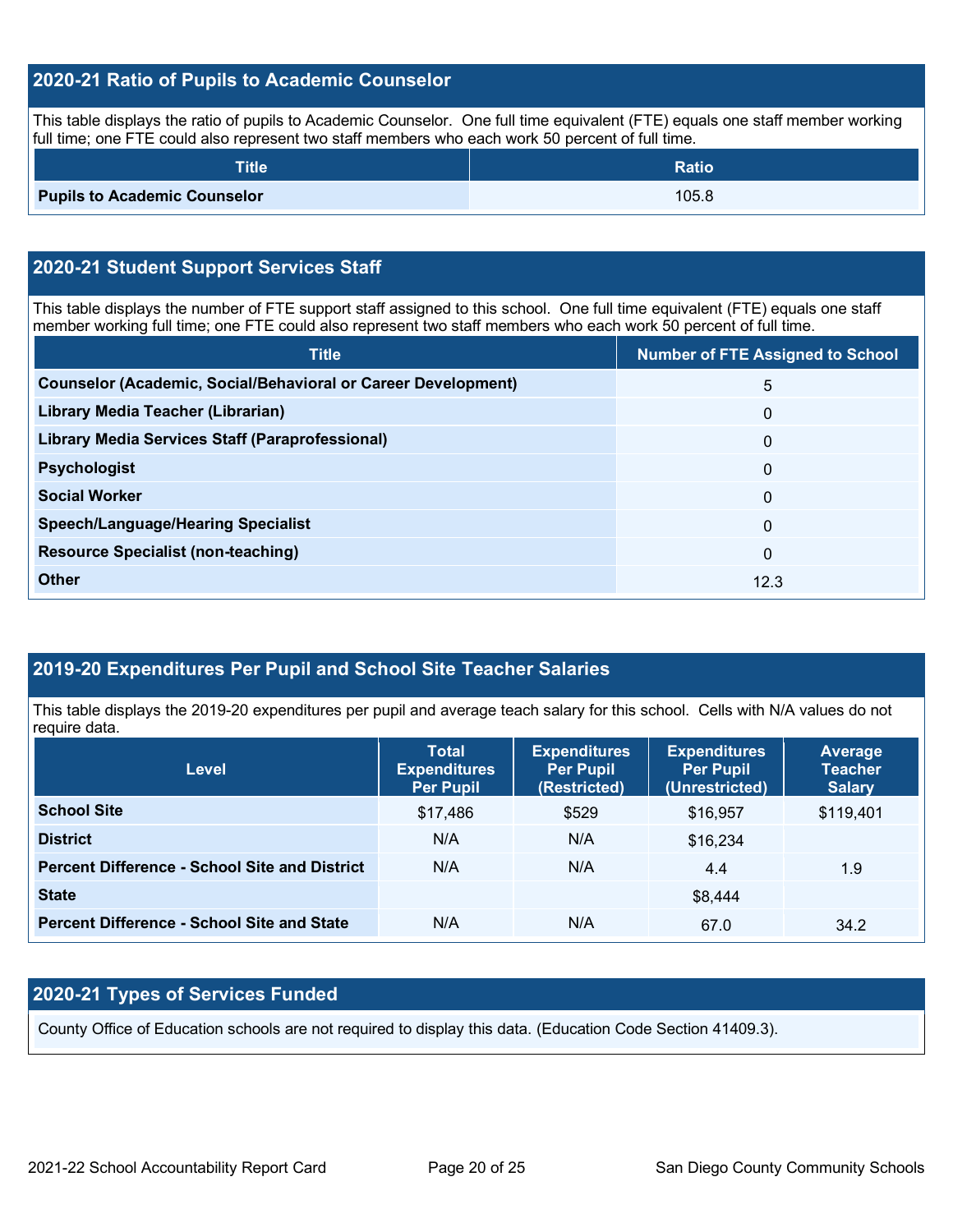#### **2019-20 Teacher and Administrative Salaries**

This table displays the 2019-20 Teacher and Administrative salaries. For detailed information on salaries, see the CDE Certification Salaries & Benefits web page at [http://www.cde.ca.gov/ds/fd/cs/.](http://www.cde.ca.gov/ds/fd/cs/)

| Category                                             | <b>District</b><br><b>Amount</b> | <b>State Average</b><br>for Districts<br>in Same Category |
|------------------------------------------------------|----------------------------------|-----------------------------------------------------------|
| <b>Beginning Teacher Salary</b>                      |                                  |                                                           |
| <b>Mid-Range Teacher Salary</b>                      |                                  |                                                           |
| <b>Highest Teacher Salary</b>                        |                                  |                                                           |
| <b>Average Principal Salary (Elementary)</b>         |                                  |                                                           |
| <b>Average Principal Salary (Middle)</b>             |                                  |                                                           |
| <b>Average Principal Salary (High)</b>               |                                  |                                                           |
| <b>Superintendent Salary</b>                         |                                  |                                                           |
| <b>Percent of Budget for Teacher Salaries</b>        |                                  |                                                           |
| <b>Percent of Budget for Administrative Salaries</b> |                                  |                                                           |

### **2020-21 Advanced Placement (AP) Courses**

This table displays the percent of student in AP courses at this school.

#### **Percent of Students in AP Courses**

This table displays the number of AP courses offered at this school where there are student course enrollments of at least one student.

| <b>Subject</b>                  | <b>Number of AP Courses Offered</b> |
|---------------------------------|-------------------------------------|
| <b>Computer Science</b>         | 0                                   |
| <b>English</b>                  | 0                                   |
| <b>Fine and Performing Arts</b> | 0                                   |
| <b>Foreign Language</b>         | 0                                   |
| <b>Mathematics</b>              | 0                                   |
| <b>Science</b>                  | 0                                   |
| <b>Social Science</b>           | 0                                   |
| <b>Total AP Courses Offered</b> | 0                                   |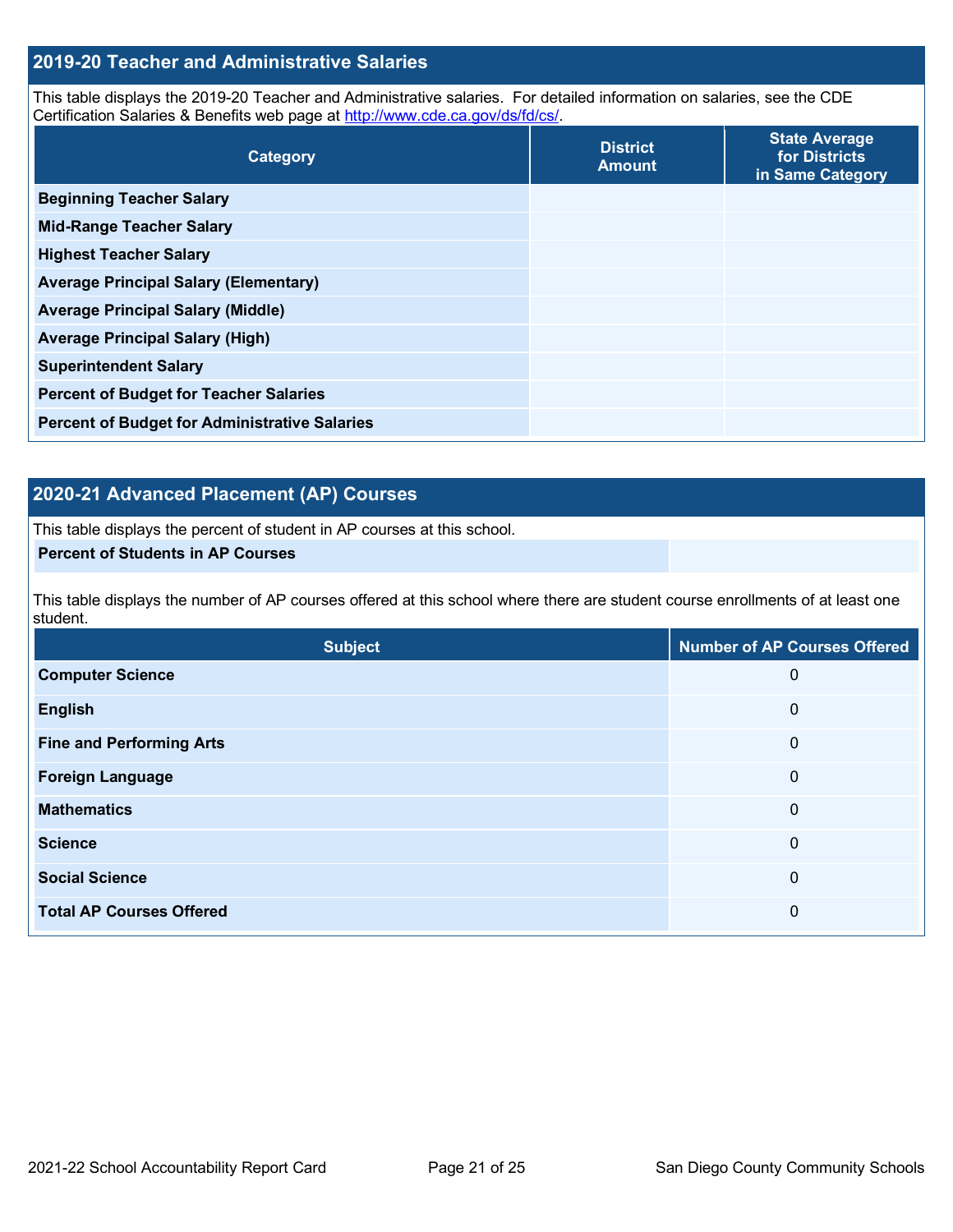#### **Professional Development**

During the 2020-21 school year, Community School teachers, support staff, and administrators continued to take part in a variety of professional learning to ensure every student is prepared for college, career, and community success. In addition to our content work, new training (supported by our Innovations Department) was geared to ensuring the most effective means for online learning (due to the Distant Learning from the COVID 19 shutdown). Based on student achievement data, a strong emphasis continued to be placed on content-area knowledge and pedagogical skills to improve student outcomes in English language arts (ELA) and mathematics. In addition, we have begun an even greater focus on training faculty and staff for more integrated English Language Development (ELD) in both ELA and other content areas (Science & History especially). This included ongoing specialized training on the ELD Standards for all ELD Assistants, Special Education Assistants, and Administration as well as continued practice in using the Teaching-Learning Cycle to ensure the greatest impact for English Learners. The ongoing teaching of the units of study in ELA, the online Study Sync curriculum and the Expository Reading and Writing Curriculum (ERWC) continues to round out our professional learning and instruction in ELA. We are also continuing reading intervention support for students by training teachers to work inside of classes and individually with students in need. This support was broadened in 2020-21 to assist all content teachers as well. Teachers and staff continue to receive annual training on meeting the needs of our students with disabilities in the most effective methods and with any needed accommodations.

The 2020-21 school year was also full of powerful content learning through our Division Curriculum Committees (DCC) and selections of our new curricula in Science and History in addition to the implementation of our adopted curricula in mathematics (Savvas) and Math Vision Project (open source) for middle and high school Integrated Math. All JCCS Math teachers participated in 12 professional learning offerings throughout the year to ensure understanding and best practices in teaching the newly adopted curricula. The Science DCC hosted 8 professional learning events and chose Discovery education (online and text); they also assisted teachers in their initial planning of the curriculum implementation. The Science teachers will pilot the Discovery Ed curriculum in the 2021-22 school year. Teachers were also trained in a distant learning adaptation of the California Healthy Youth Act for all students entitled "Rights, Respect, and Responsibilities". In addition, our History/Social Studies DCC worked with History teachers to investigate the standards to choose a culturally appropriate curriculum for US and World History; McGraw-Hill was their choice, and it will be piloted 2021-22 school year. This DCC will continue their learning and chose an Economics and Government/Civics book to support our mission and our support of the Seal of Civic Engagement for all students in the 2021-22 year. Finally, we are excited to select the Ethnic Studies DCC to support the course recently adopted by the state of California. This will come with extensive professional learning as well.

All JCCS employees continue to reinforce restorative practices training to develop common language, philosophies, and practices to support students and families and to increase positive school culture while working to decrease exclusionary practices. To this end, all employees were required to attend a four-part Equity Series, hosted by our Equity department, to explore the areas of implicit bias, equity, social justice, and systemic oppression. Our District Equity Leadership Team (DELT) continued to create and implement systems of support for students' academic and behavioral needs. For behavioral support, Community faculty and staff participated in Positive Behavior Intervention and Support (PBIS) training for the second/third year of a five-year implementation. All teachers have access to one-on-one and small group coaching with our cadre of instructional coaches to work on self-identified areas for instructional support. Additionally, all Community teachers and staff receive monthly professional learning including both academic content and our work in positive school culture (MTSS/PBIS/RP). Some trainings anticipated were revised for online learning and new trainings to teach distant learning in an effective manner were continued. This included powerful opportunities to learn and grow in Social-Emotional Learning. In the midst of the COVID -19 shutdown, the need for this learning and processes to support were more evident than ever. Finally, since July 2004, JCCS has participated in the South County Induction Consortium, formally known as Beginning Teacher Support and Assessment, to support newly credentialed teachers.

This table displays the number of school days dedicated to staff development and continuous improvement.

| <b>Subiect</b>                                                                  |  | $\bigcup$ 2019-20 2020-21 2021-22 |     |
|---------------------------------------------------------------------------------|--|-----------------------------------|-----|
| Number of school days dedicated to Staff Development and Continuous Improvement |  | 130                               | 130 |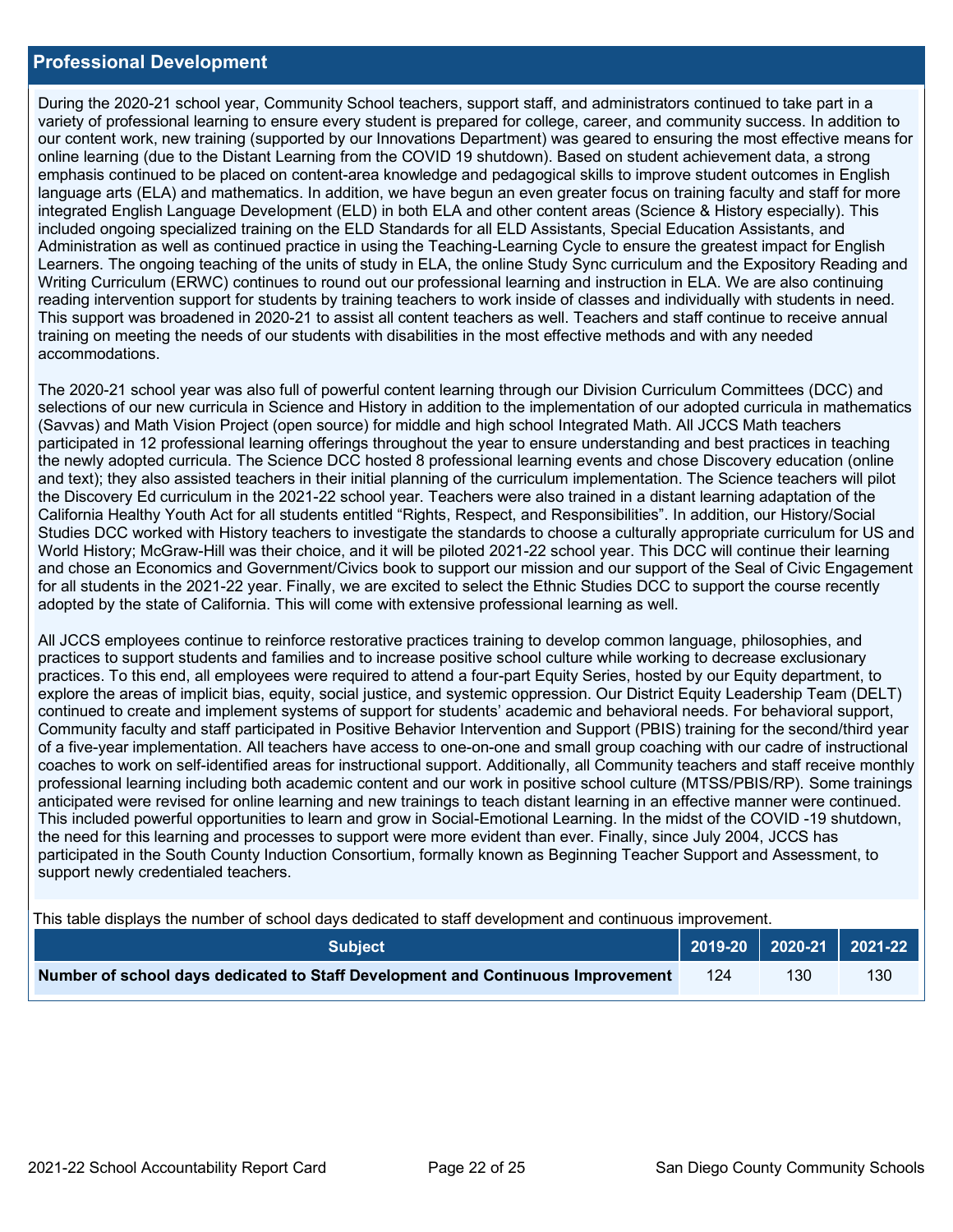# **San Diego County Office of Education 2020-21 Local Accountability Report Card (LARC) Addendum**

# **Local Accountability Report Card (LARC) Addendum**

**2020-21 Local Accountability Report Card (LARC) Addendum Overview**



On July 14, 2021, the California State Board of Education (SBE) determined that the California Department of Education (CDE) will use the SARC as the mechanism to conduct a one-time data collection of the LEA-level aggregate test results of all school's local assessments administered during the 2020–2021 school year in order to meet the federal Every Students Succeeds Act (ESSA) reporting requirement for the Local Educational Agency Accountability Report Cards (LARCs).

Each local educational agency (LEA) is responsible for preparing and posting their annual LARC in accordance with the federal ESSA. As a courtesy, the CDE prepares and posts the LARCs on behalf of all LEAs.

Only for the 2020–2021 school year and the 2020–2021 LARCs, LEAs are required to report their aggregate local assessments test results at the LEA-level to the CDE by populating the tables below via the SARC. These data will be used to meet the LEAs' federal requirement for their LARCs. Note that it is the responsibility of the school and LEA to ensure that all student privacy and suppression rules are in place when reporting data in Tables 3 and 4 in the Addendum, as applicable.

The tables below are not part of the SBE approved 2020–2021 SARC template but rather are the mechanism by which these required data will be collected from LEAs.

For purposes of the LARC and the following tables, an LEA is defined as a school district, a county office of education, or a direct funded charter school.

| 2021-22 District Contact Information |                                      |  |  |  |
|--------------------------------------|--------------------------------------|--|--|--|
| <b>District Name</b>                 | San Diego County Office of Education |  |  |  |
| <b>Phone Number</b>                  | 858-292-3500                         |  |  |  |
| Superintendent                       | Dr. Paul Gothold                     |  |  |  |
| <b>Email Address</b>                 | superintendent@sdcoe.net             |  |  |  |
| <b>District Website Address</b>      | www.sdcoe.net                        |  |  |  |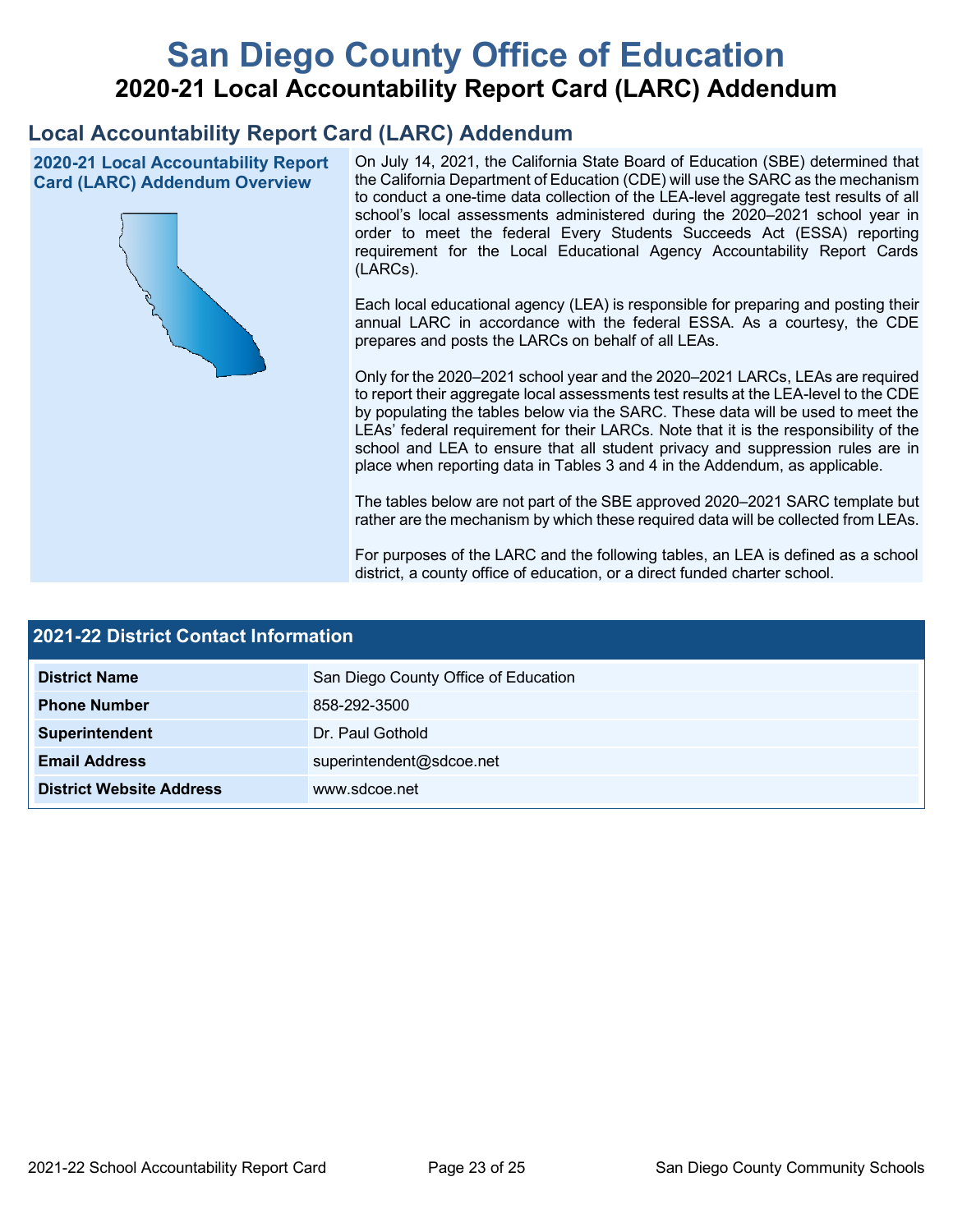### **2020-21 CAASPP Test Results in ELA by Student Group**

This table displays CAASPP test results in ELA by student group for students grades three through eight and grade eleven taking and completing a state-administered assessment. The CDE will populate this table for schools in cases where the school administered the CAASPP assessment. In cases where the school administered a local assessment instead of CAASPP, the CDE will populate this table with "NT" values, meaning this school did not test students using the CAASPP. See the local assessment(s) table for more information.

| <b>CAASPP</b><br><b>Student Groups</b>               | <b>CAASPP</b><br><b>Total</b><br><b>Enrollment</b> | <b>CAASPP</b><br><b>Number</b><br><b>Tested</b> | <b>CAASPP</b><br><b>Percent</b><br><b>Tested</b> | <b>CAASPP</b><br><b>Percent</b><br><b>Not Tested</b> | <b>CAASPP</b><br><b>Percent</b><br><b>Met or</b><br><b>Exceeded</b> |
|------------------------------------------------------|----------------------------------------------------|-------------------------------------------------|--------------------------------------------------|------------------------------------------------------|---------------------------------------------------------------------|
| <b>All Students</b>                                  | 423                                                | 222                                             | 52.48                                            | 47.52                                                | 12.44                                                               |
| <b>Female</b>                                        | 169                                                | 83                                              | 49.11                                            | 50.89                                                | 17.28                                                               |
| <b>Male</b>                                          | 254                                                | 139                                             | 54.72                                            | 45.28                                                | 9.56                                                                |
| American Indian or Alaska Native                     | $\overline{\phantom{a}}$                           | $\overline{\phantom{a}}$                        | --                                               | $\overline{\phantom{a}}$                             | --                                                                  |
| <b>Asian</b>                                         | 12                                                 | 9                                               | 75.00                                            | 25.00                                                |                                                                     |
| <b>Black or African American</b>                     | 43                                                 | 27                                              | 62.79                                            | 37.21                                                | 11.11                                                               |
| <b>Filipino</b>                                      |                                                    | $\overline{\phantom{m}}$                        |                                                  | $\mathbf{u}$                                         |                                                                     |
| <b>Hispanic or Latino</b>                            | 304                                                | 159                                             | 52.30                                            | 47.70                                                | 12.26                                                               |
| <b>Native Hawaiian or Pacific Islander</b>           | $\overline{\phantom{a}}$                           | $\overline{\phantom{a}}$                        | $\qquad \qquad \blacksquare$                     | $\overline{\phantom{a}}$                             | --                                                                  |
| <b>Two or More Races</b>                             | 17                                                 | 10                                              | 58.82                                            | 41.18                                                | --                                                                  |
| <b>White</b>                                         | 40                                                 | 12                                              | 30.00                                            | 70.00                                                | 9.09                                                                |
| <b>English Learners</b>                              | 142                                                | 76                                              | 53.52                                            | 46.48                                                | 5.33                                                                |
| <b>Foster Youth</b>                                  | 35                                                 | 18                                              | 51.43                                            | 48.57                                                | 5.56                                                                |
| <b>Homeless</b>                                      | 340                                                | 238                                             | 70.00                                            | 30.00                                                | 15.65                                                               |
| <b>Military</b>                                      | $\mathbf{0}$                                       | $\mathbf 0$                                     | $\mathbf 0$                                      | $\mathbf 0$                                          | 0                                                                   |
| <b>Socioeconomically Disadvantaged</b>               | 312                                                | 177                                             | 56.73                                            | 43.27                                                | 14.53                                                               |
| <b>Students Receiving Migrant Education Services</b> |                                                    | --                                              |                                                  |                                                      |                                                                     |
| <b>Students with Disabilities</b>                    | 133                                                | 51                                              | 38.35                                            | 61.65                                                | 2.00                                                                |